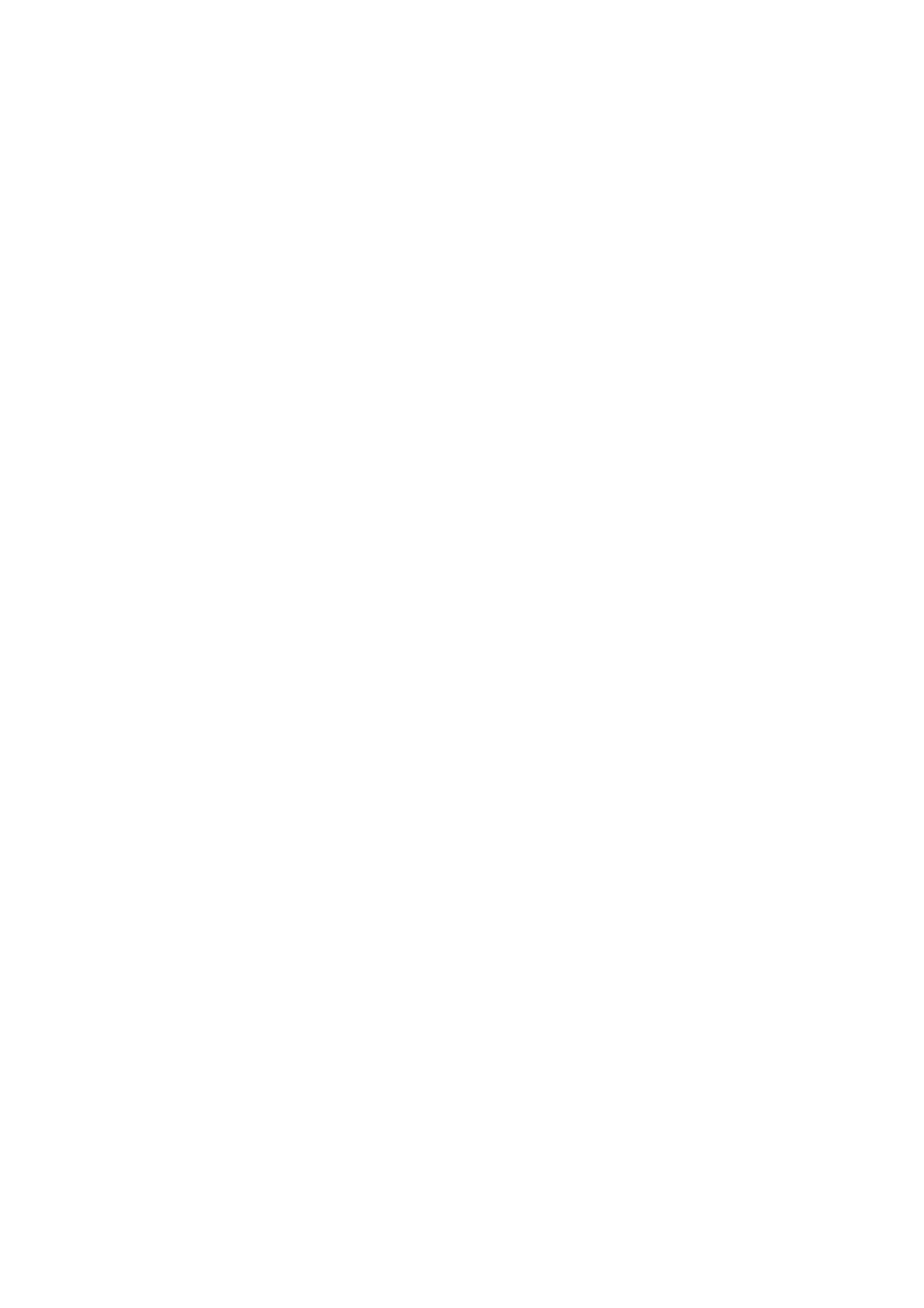## **The Pontryagin Maximum Principle and Transversality Conditions for a Class of Optimal Control Problems with Infinite Time Horizons**

Sergei M. Aseev Arkady V. Kryazhimskiy

RP-05-003 June 2005

Reprinted from *SIAM Journal on Control and Optimization*, **43**(3):1094–1119

International Institute for Applied Systems Analysis • Schlossplatz 1 • A-2361 Laxenburg • Austria Tel: (+43 2236) 807 • Fax: (+43 2236) 71313 • E-mail: publications@iiasa.ac.at • Web: www.iiasa.ac.at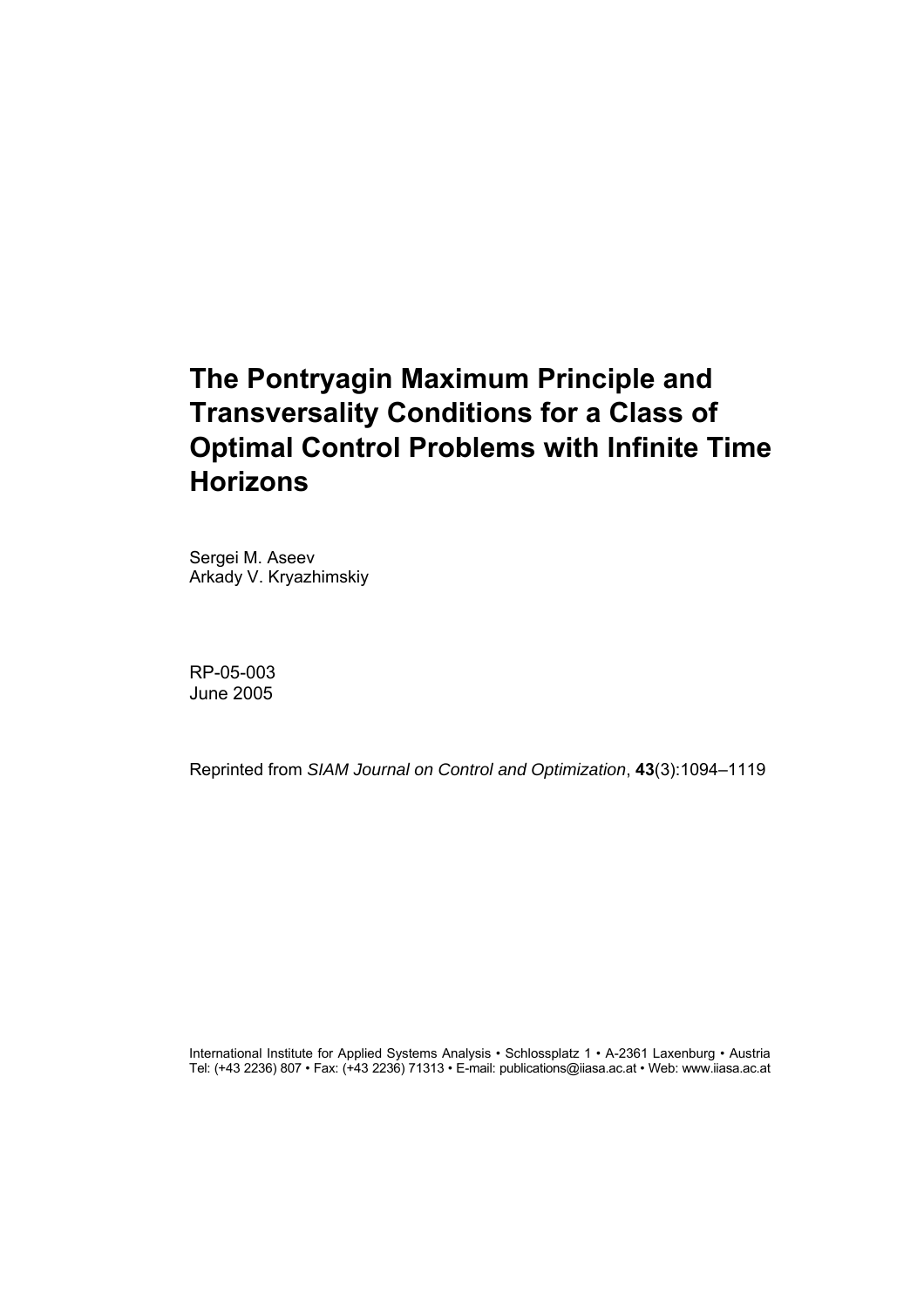IIASA Reprints make research conducted at the International Institute for Applied Systems Analysis more accessible to a wider audience. They reprint independently reviewed articles that have been previously published in journals. Views or opinions expressed herein do not necessarily represent those of the Institute, its National Member Organizations, or other organizations supporting the work.

Reprinted with permission from *SIAM Journal on Control and Optimization*, **43**(3):1094–1119. Copyright © 2004 Society for Industrial and Applied Mathematics.

All rights reserved. No part of this publication may be reproduced or transmitted in any form or by any means, electronic or mechanical, including photocopy, recording, or any information storage or retrieval system, without permission in writing from the copyright holder.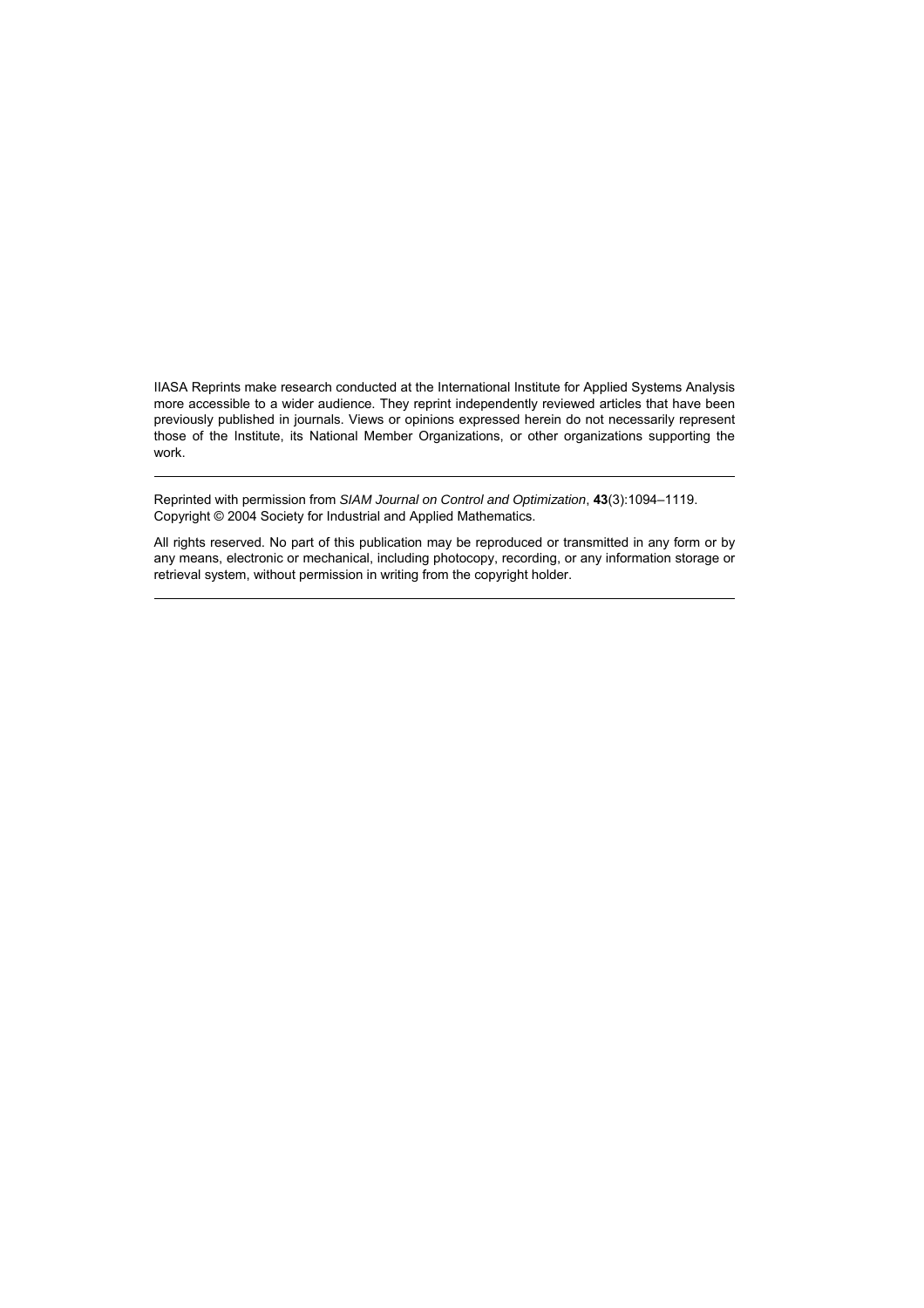#### **THE PONTRYAGIN MAXIMUM PRINCIPLE AND TRANSVERSALITY CONDITIONS FOR A CLASS OF OPTIMAL CONTROL PROBLEMS WITH INFINITE TIME HORIZONS**∗

#### SERGEI M. ASEEV† AND ARKADY V. KRYAZHIMSKIY†

**Abstract.** This paper suggests some further developments in the theory of first-order necessary optimality conditions for problems of optimal control with infinite time horizons. We describe an approximation technique involving auxiliary finite-horizon optimal control problems and use it to prove new versions of the Pontryagin maximum principle. Special attention is paid to the behavior of the adjoint variables and the Hamiltonian. Typical cases, in which standard transversality conditions hold at infinity, are described. Several significant earlier results are generalized.

**Key words.** optimal control, infinite horizon, Pontryagin maximum principle, transversality conditions, optimal economic growth

#### **AMS subject classifications.** 49K15, 91B62

#### **DOI.** 10.1137/S0363012903427518

**1. Introduction.** We deal with the following infinite-horizon optimal control problem (P):

(1.1) 
$$
\dot{x}(t) = f(x(t), u(t)), \qquad u(t) \in U;
$$

$$
(1.2) \t\t x(0) = x_0;
$$

(1.3) maximize 
$$
J(x, u) = \int_0^\infty e^{-\rho t} g(x(t), u(t)) dt
$$
.

Here  $x(t)=(x^1(t),...,x^n(t)) \in \mathbb{R}^n$  and  $u(t)=(u^1(t),...,u^m(t)) \in \mathbb{R}^m$  are the current values of the system's states and controls;  $U$  is a nonempty convex compactum in  $\mathbb{R}^m$ ;  $x_0$  is a given initial state; and  $\rho \geq 0$  is a discount parameter. The functions  $f: G \times U \mapsto \mathbb{R}^n$ ,  $g: G \times U \mapsto \mathbb{R}^1$ , the matrix  $\partial f / \partial x = (\partial f^i / \partial x^j)_{i,j=1,...,n}$ , and the gradient  $\partial g/\partial x = (\partial g/\partial x^1, \dots, \partial g/\partial x^n)$  are assumed to be continuous on  $G \times U$ . Here G is an open set in  $\mathbb{R}^n$  such that  $x_0 \in G$ . As usual an admissible control in system (1.1) is identified with an arbitrary measurable function  $u : [0, \infty) \mapsto U$ . A trajectory corresponding to a control u is a Carathéodory solution x to  $(1.1)$ , which satisfies the initial condition  $(1.2)$ . We assume that, for any control u, a trajectory x corresponding to u exists on  $[0,\infty)$  and takes values in G (due to the continuous differentiability of f, the trajectory x is unique). Any pair  $(u, x)$ , where u is a control and  $x$  the trajectory corresponding to  $u$ , will be called an admissible pair.

Problems of this type naturally arise in the studies on optimization of economic growth (see [1], [2], [14], [23], [27], [33], [39]). Progress in this field of economics was initiated by Ramsey in the 1920s [35].

<sup>∗</sup>Received by the editors May 12, 2003; accepted for publication (in revised form) February 20, 2004; published electronically November 9, 2004. This work was supported by the Fujitsu Research Institute (IIASA-FRI contract 01-109).

http://www.siam.org/journals/sicon/43-3/42751.html

<sup>†</sup>International Institute for Applied Systems Analysis, Schlossplatz 1, Laxenburg, A-2361, Austria and Steklov Institute of Mathematics, Gubkina str. 8, Moscow, 119991, Russia (aseev@iiasa.ac.at, aseev@mi.ras.ru; kryazhim@mtu-net.ru). The first author was partially supported by the Russian Foundation for Basic Research (project 99-01-01051). The second author was partially supported by the Russian Foundation for Basic Research (project 03-01-00737).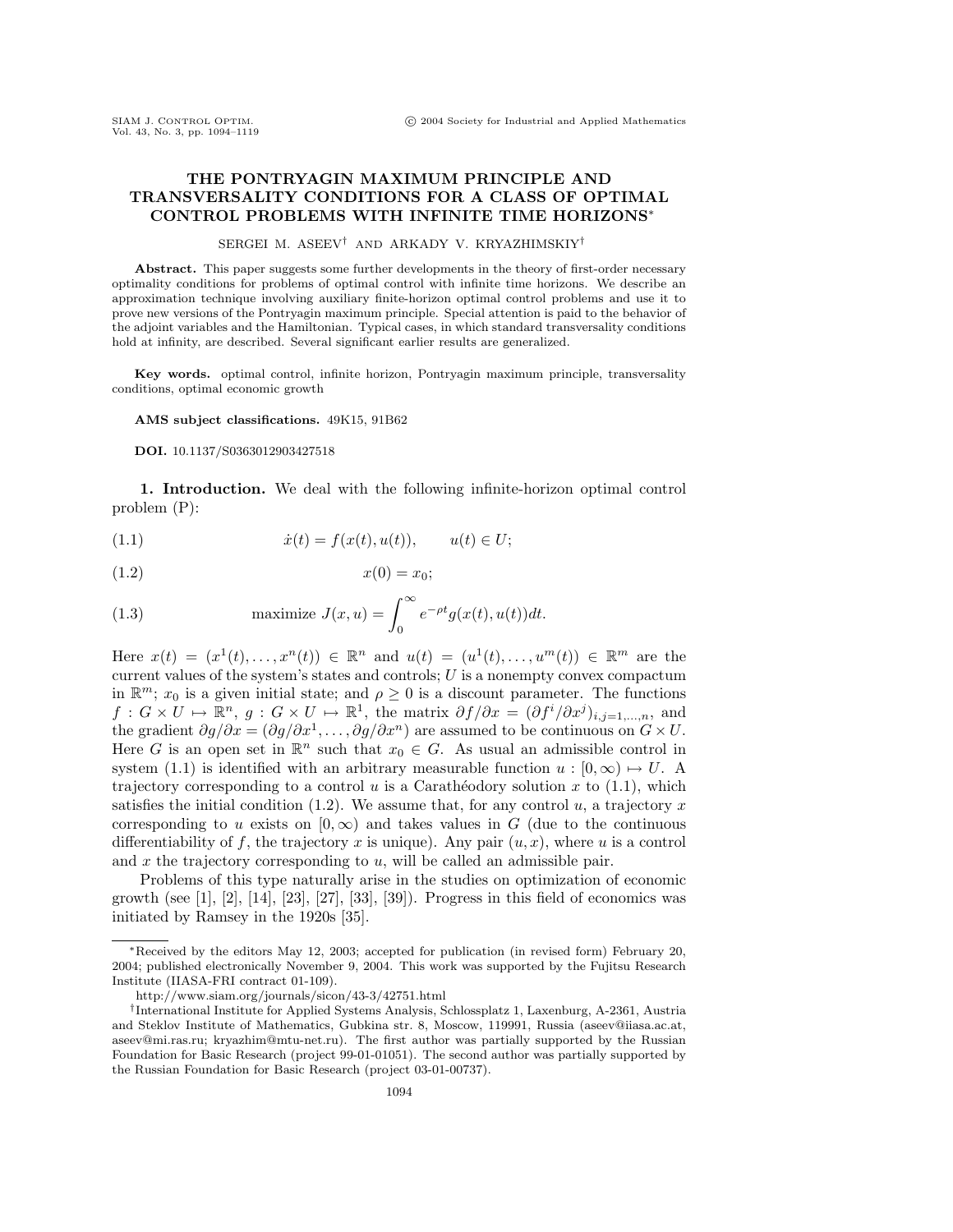Our basic assumptions are the following.

(A1) There exists a  $C \geq 0$  such that

$$
\langle x, f(x, u) \rangle \le C(1 + ||x||^2)
$$
 for all  $x \in G$  and all  $u \in U$ .

(A2) For each  $x \in G$ , the function  $u \mapsto f(x, u)$  is affine, i.e.,

$$
f(x, u) = f_0(x) + \sum_{i=1}^{m} f_i(x)u^i \quad \text{for all} \quad x \in G \quad \text{and all} \quad u \in U,
$$

where  $f_i: G \mapsto \mathbb{R}^n$ ,  $i = 0, 1, \ldots, m$ , are continuously differentiable.

- (A3) For each  $x \in G$ , the function  $u \mapsto g(x, u)$  is concave.
- (A4) There exist positive-valued functions  $\mu$  and  $\omega$  on  $[0,\infty)$  such that  $\mu(t) \to 0$ ,  $\omega(t) \to 0$  as  $t \to \infty$ , and for any admissible pair  $(u, x)$ ,

$$
e^{-\rho t} \max_{u \in U} |g(x(t), u)| \le \mu(t) \quad \text{for all} \quad t > 0;
$$
  

$$
\int_T^{\infty} e^{-\rho t} |g(x(t), u(t))| dt \le \omega(T) \quad \text{for all} \quad T > 0.
$$

Assumption (A1) is conventionally used in existence theorems in the theory of optimal control (see [19], [22]). Assumptions  $(A2)$  and  $(A3)$  imply that problem  $(P)$ is "linear-convex" in control; the "linear-convex" structure is important for the implementation of approximation techniques. The second condition in  $(A4)$  implies that the integral  $(1.3)$  converges absolutely for any admissible pair  $(u, x)$ , which excludes any ambiguity in interpreting problem (P). As shown in [13, Theorem 3.6], assumptions  $(A1)$ – $(A4)$  guarantee the existence of an admissible optimal pair in problem  $(P)$ .

In this paper, we develop first-order necessary optimality conditions for problem (P). Note that, for infinite-horizon optimal control problems without a discounting factor ( $\rho = 0$ ), the Pontryagin maximum principle was stated in [34]. For problems involving a positive discounting factor  $(\rho > 0)$ , a general statement on the Pontryagin maximum principle was given in [24]. However, both statements establish the "core" relations of the Pontryagin maximum principle only and do not suggest any analogue of the transversality conditions, which constitute an immanent component of the Pontryagin maximum principle for classical finite-horizon optimal control problems with nonconstrained terminal states. The issue of transversality conditions for problem (P) is the focus of our study.

Introduce the Hamilton–Pontryagin function  $\mathcal{H}: G \times [0,\infty) \times U \times \mathbb{R}^n \times \mathbb{R}^1 \mapsto \mathbb{R}^1$ and the Hamiltonian  $H: G \times [0, \infty) \times \mathbb{R}^n \times \mathbb{R}^1 \mapsto \mathbb{R}^1$  for problem (P):

$$
\mathcal{H}(x, t, u, \psi, \psi^0) = \langle f(x, u), \psi \rangle + \psi^0 e^{-\rho t} g(x, u);
$$

$$
H(x, t, \psi, \psi^0) = \sup_{u \in U} \mathcal{H}(x, t, u, \psi, \psi^0).
$$

The Pontryagin maximum principle involves an admissible pair  $(u_*, x_*)$  and a pair  $(\psi, \psi^0)$  of adjoint variables associated with  $(u_*, x_*)$ ; here  $\psi$  is a solution to the adjoint equation

(1.4) 
$$
\dot{\psi}(t) = -\left[\frac{\partial f(x_*(t), u_*(t))}{\partial x}\right]^* \psi(t) - \psi^0 e^{-\rho t} \frac{\partial g(x_*(t), u_*(t))}{\partial x}
$$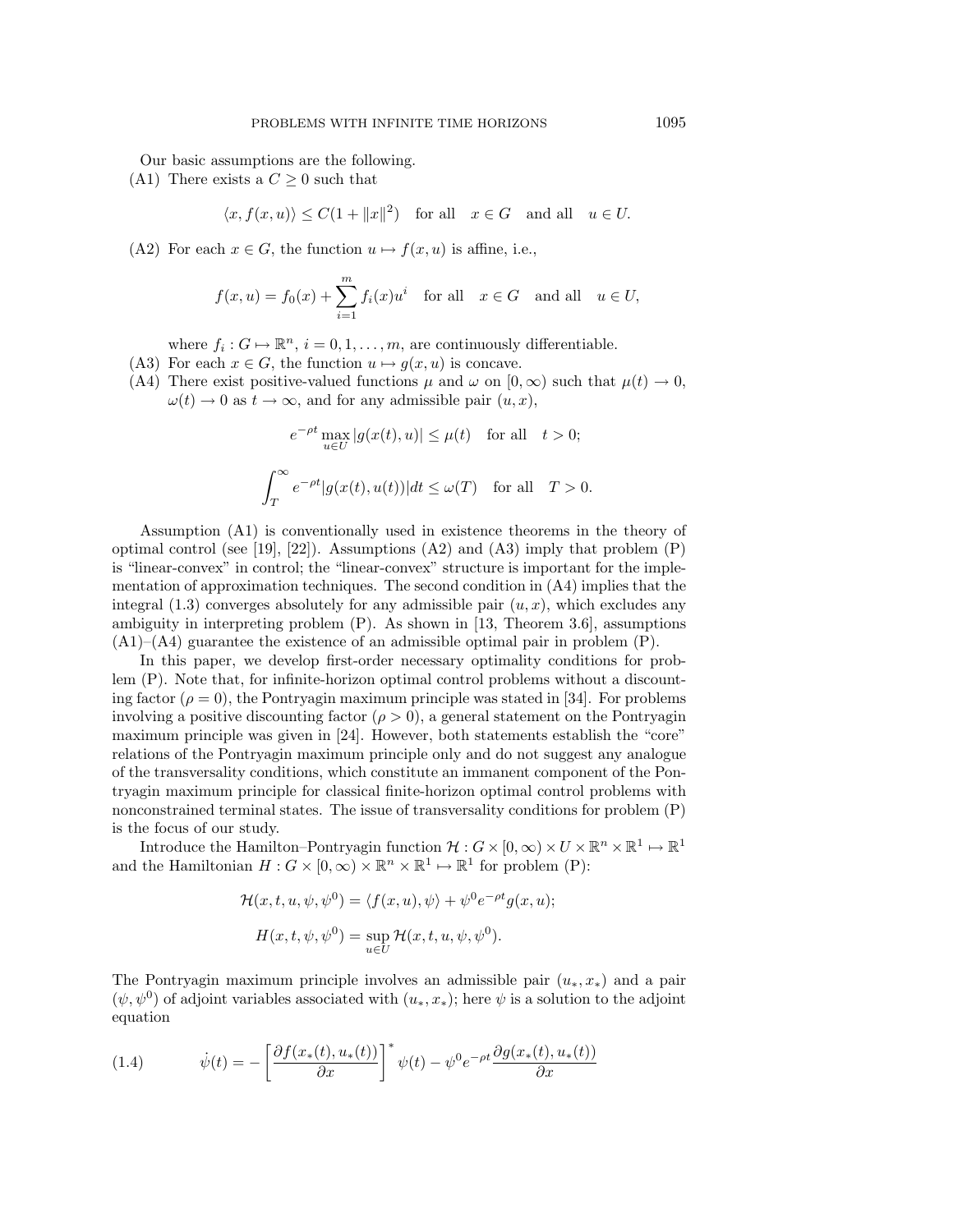on  $[0, \infty)$ , and  $\psi^0$  is a nonnegative real;  $(\psi, \psi^0)$  is said to be nontrivial if

(1.5) 
$$
\|\psi(0)\| + \psi^0 > 0.
$$

We shall use the following definition. We shall say that an admissible pair  $(u_*, x_*)$ satisfies the core Pontryagin maximum principle (in problem (P)), together with a pair  $(\psi, \psi^0)$  of adjoint variables associated with  $(u_*, x_*)$ , if  $(\psi, \psi^0)$  is nontrivial and the following maximum condition holds:

(1.6) 
$$
\mathcal{H}(x_*(t), t, u_*(t), \psi(t), \psi^0) = H(x_*(t), t, \psi(t), \psi^0) \text{ for a.a. } t \ge 0.
$$

Of special interest is the case where problem (P) is not abnormal, i.e., when the Lagrange multiplier  $\psi^0$  in the core Pontryagin maximum principle does not vanish. In this case we do not lose generality if we set  $\psi^0 = 1$ . Accordingly, we define the normal-form Hamilton–Pontryagin function  $\tilde{\mathcal{H}}$  :  $G \times [0,\infty) \times U \times \mathbb{R}^n \mapsto \mathbb{R}^1$  and the normal-form Hamiltonian  $\tilde{H}: G \times [0,\infty) \times \mathbb{R}^n \mapsto \mathbb{R}^1$  as follows:

$$
\tilde{\mathcal{H}}(x, t, u, \psi) = \mathcal{H}(x, t, u, \psi, 1) = \langle f(x, u), \psi \rangle + e^{-\rho t} g(x, u);
$$

$$
\tilde{H}(x, t, \psi) = H(x, t, \psi, 1) = \sup_{u \in U} \tilde{\mathcal{H}}(x, t, u, \psi).
$$

Given an admissible pair  $(u_*, x_*)$ , introduce the normal-form adjoint equation

(1.7) 
$$
\dot{\psi}(t) = -\left[\frac{\partial f(x_*(t), u_*(t))}{\partial x}\right]^* \psi(t) - e^{-\rho t} \frac{\partial g(x_*(t), u_*(t))}{\partial x}.
$$

Any solution  $\psi$  to (1.7) on [0,  $\infty$ ) will be called an adjoint variable associated with  $(u_*,x_*)$ . We shall say that an admissible pair  $(u_*,x_*)$  satisfies the normal-form core Pontryagin maximum principle together with an adjoint variable  $\psi$  associated with  $(u_*, x_*)$  if the following normal-form maximum condition holds:

(1.8) 
$$
\tilde{\mathcal{H}}(x_*(t), t, u_*(t), \psi(t)) = \tilde{H}(x_*(t), t, \psi(t)) \text{ for a.a. } t \ge 0.
$$

In the context of problem (P), [24] states the following (see also [17]).

THEOREM 1. If an admissible pair  $(u_*,x_*)$  is optimal in problem (P), then  $(u_*,x_*)$  satisfies relations (1.4)–(1.6) of the core Pontryagin maximum principle together with some pair  $(\psi, \psi^0)$  of adjoint variables associated with  $(u_*, x_*)$ .

Qualitatively, this formulation is weaker than the corresponding statement known for finite-horizon optimal control problems with nonconstrained terminal states. Indeed, consider the following finite-horizon counterpart of problem (P).

Problem  $(P_T)$ :

$$
\dot{x}(t) = f(x(t), u(t)), \qquad u(t) \in U;
$$
  

$$
x(0) = x_0;
$$
  

$$
\text{maximize } J_T(x, u) = \int_0^T e^{-\rho t} g(x(t), u(t)) dt;
$$

here  $T > 0$  is a fixed positive real. The classical theory [34] says that if an admissible pair  $(u_*,x_*)$  is optimal in problem  $(P_T)$ , then  $(u_*,x_*)$  satisfies the core Pontryagin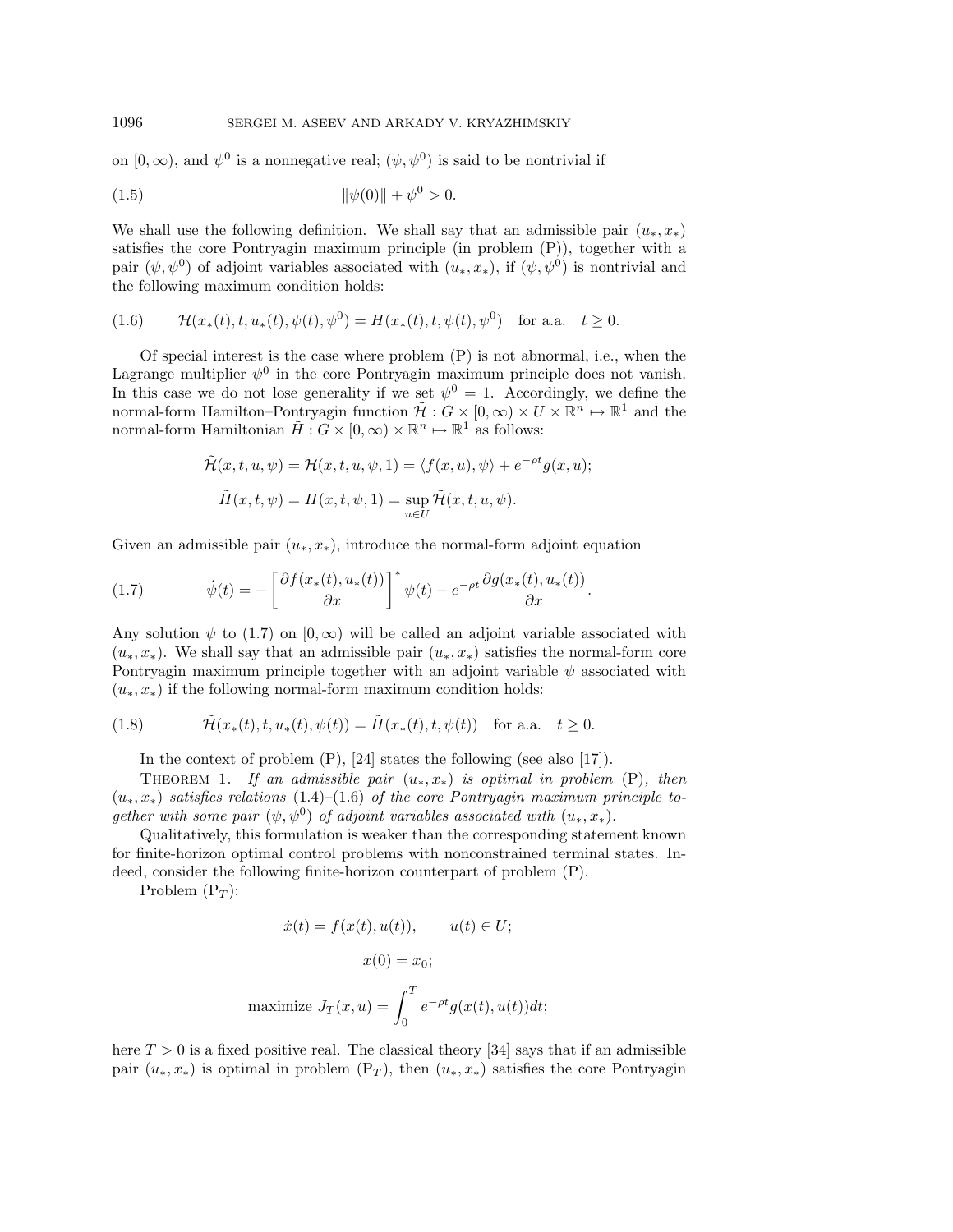maximum principle together with some pair  $(\psi, \psi^0)$  of adjoint variables associated with  $(u_*, x_*)$ , and, moreover,  $(\psi, \psi^0)$  satisfies the transversality conditions

(1.9) 
$$
\psi^0 = 1, \qquad \psi(T) = 0.
$$

In Theorem 1 any analogue of the transversality conditions (1.9) is missing.

There were numerous attempts to find specific situations in which the infinitehorizon Pontryagin maximum principle holds together with additional boundary conditions at infinity (see [12], [15], [16], [21], [26], [31], [36], [38]). However, the major results were established under rather severe assumptions of linearity or full convexity, which made it difficult to apply them to particular meaningful problems (see, e.g., [28] discussing the application of the Pontryagin maximum principle to a particular infinite-horizon optimal control problem).

In this paper we follow the approximation approach suggested in [9], [10], and [11]. We approximate problem (P) by a sequence of finite-horizon optimal control problems  $\{(\mathcal{P}_k)\}(k=1,2,\ldots)$  whose horizons go to infinity. Problems  $(\mathcal{P}_k)(k=1,2,\ldots)$ impose no constraints on the terminal states; in this sense, they inherit the structure of problem  $(P)$ ; on the other hand, problems  $(P_k)$  are not plain "restrictions" of problem (P) to finite intervals like problem  $(P_T)$ : the goal functionals in problems  $(P_k)$ include special penalty terms associated with a certain control optimal in problem (P). This approach allows us to find limit forms of the classical transversality conditions for problems  $(P_k)$  as  $k \to \infty$  and formulate conditions that complement the core Pontryagin maximum principle and hold with a necessity for every admissible pair optimal in problem  $(P)$ . The results presented here generalize [9], [10], [11], and [12].

Earlier, a similar approximation approach was used to derive necessary optimality conditions for various nonclassical optimal control problems (see, e.g., [3], [4], [5], [7], [32], and also survey [6]). Based on relevant approximation techniques and the methodology presented here, one can extend the results of this paper to more complex infinite-horizon problems of optimal control (e.g., problems with nonsmooth data). In this paper, our primary goal is to show how the approximation approach allows us to resolve the major singularity emerging due to the unboundedness of the time horizon. Therefore, we restrict our consideration to the relatively simple nonlinear infinitehorizon problem  $(P)$ , which is smooth, "linear-convex" in control, and free from any constraints on the system's states.

Finally, we note that the suggested approximation methodology, appropriately modified, can be used directly in analysis of particular nonstandard optimal control problems with infinite time horizons (see, e.g., [8]).

**2. Transversality conditions: Counterexamples.** Considering problem (P) as the "limit" of finite-horizon problems  $(P_T)$  whose horizons T tend to infinity, one can expect the following "natural" transversality conditions for problem (P):

(2.1) 
$$
\psi^0 = 1, \qquad \lim_{t \to \infty} \psi(t) = 0;
$$

here  $(\psi, \psi^0)$  is a pair of adjoint variables satisfying the core Pontryagin maximum principle together with an admissible pair  $(u_*, x_*)$  optimal in problem (P). The relations

(2.2) 
$$
\psi^0 = 1, \qquad \lim_{t \to \infty} \langle \psi(t), x_*(t) \rangle = 0
$$

represent alternative transversality conditions for problem (P), which are frequently used in economic applications (see, e.g., [14]).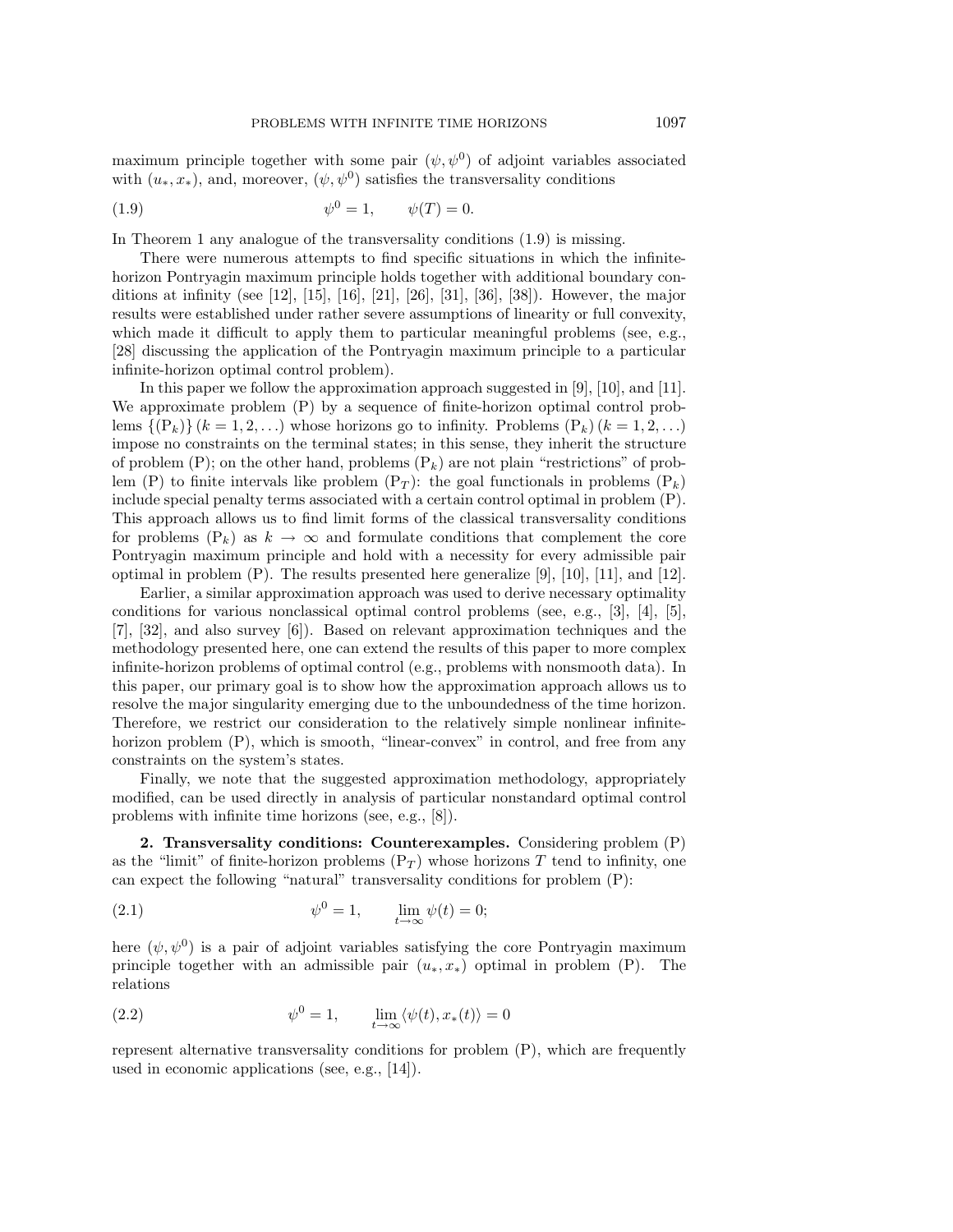The interpretation of  $(2.2)$  as transversality conditions for problem  $(P)$  is also motivated by Arrow's statement on sufficient conditions of optimality (see  $[1], [2],$ and [36]), which (under some additional assumptions) asserts that if (2.2) holds for an admissible pair  $(u_*,x_*)$  and a pair  $(\psi, \psi^0)$  of adjoint variables, jointly satisfying the core Pontryagin maximum principle, then  $(u_*, x_*)$  is optimal in problem (P), provided the superposition  $H(x, t, \psi(t), \psi^{0})$  is concave in x. Another type of transversality condition formulated in terms of stability theory was proposed in [38]. In [12], global behavior of the adjoint variable associated with an optimal admissible pair was characterized in terms of appropriate integral functionals. In this paper, we concentrate on the derivation of pointwise transversality conditions of types (2.1) and (2.2).

Note that, generally, for infinite-horizon optimal control problems neither transversality condition (2.1) nor (2.2) is valid. For the case of no discounting ( $\rho = 0$ ), illustrating counterexamples were given in [24] and [37], and for problems with discounting  $(\rho > 0)$ , some examples were given in [12] and [31]. In particular, [31] presents an example showing that an infinite-horizon optimal control problem with a positive discount can be abnormal; i.e., in the core Pontryagin maximum principle, the Lagrange multiplier  $\psi^0$  may necessarily vanish (which contradicts both (2.1) and (2.2)).

Here, we provide further counterexamples for problem (P) in the case where discount parameter  $\rho$  is positive.

Example 1 shows that for problem  $(P)$ , the limit relation in  $(2.1)$  may be violated, whereas the alternative transversality conditions (2.2) may hold.

Example 1. Consider the optimal control problem

$$
\dot{x}(t) = u(t) - x(t), \qquad u(t) \in U = [0, 1];
$$

$$
x(0) = \frac{1}{2};
$$
  
maximize  $J(x, u) = \int_0^\infty e^{-t} \ln \frac{1}{x(t)} dt.$ 

We set  $G = (0, \infty)$  and treat the above problem as problem (P). Assumptions (A1)– (A4) are, obviously, satisfied. For an arbitrary trajectory x, we have  $e^{-t}/2 \leq x(t) < 1$ for all  $t \geq 0$ . Hence,  $(u_*, x_*)$ , where  $u_*(t) \stackrel{a.e.}{=} 0$  and  $x_*(t) = e^{-t}/2$  for all  $t \geq 0$ , is the unique optimal admissible pair. The Hamilton–Pontryagin function is given by

$$
\mathcal{H}(x,t,u,\psi,\psi^0) = (u-x)\psi - \psi^0 e^{-t} \ln x.
$$

Let  $(\psi, \psi^0)$  be an arbitrary pair of adjoint variables such that  $(u_*, x_*)$  satisfies the core Pontryagin maximum principle together with  $(\psi, \psi^0)$ . The adjoint equation (1.4) has the form

$$
\dot{\psi}(t) = \psi(t) + \psi^0 e^{-t} \frac{1}{x_*(t)} = \psi + 2\psi^0,
$$

and the maximum condition (1.6) implies

(2.3) 
$$
\psi(t) \le 0 \quad \text{for all} \quad t \ge 0.
$$

Assume  $\psi^0 = 0$ . Then  $\psi(0) < 0$  and  $\psi(t) = e^t \psi(0) \to -\infty$  as  $t \to \infty$ ; i.e., the limit relation in (2.1) does not hold. Let  $\psi^0 > 0$ . Without loss of generality (or multiplying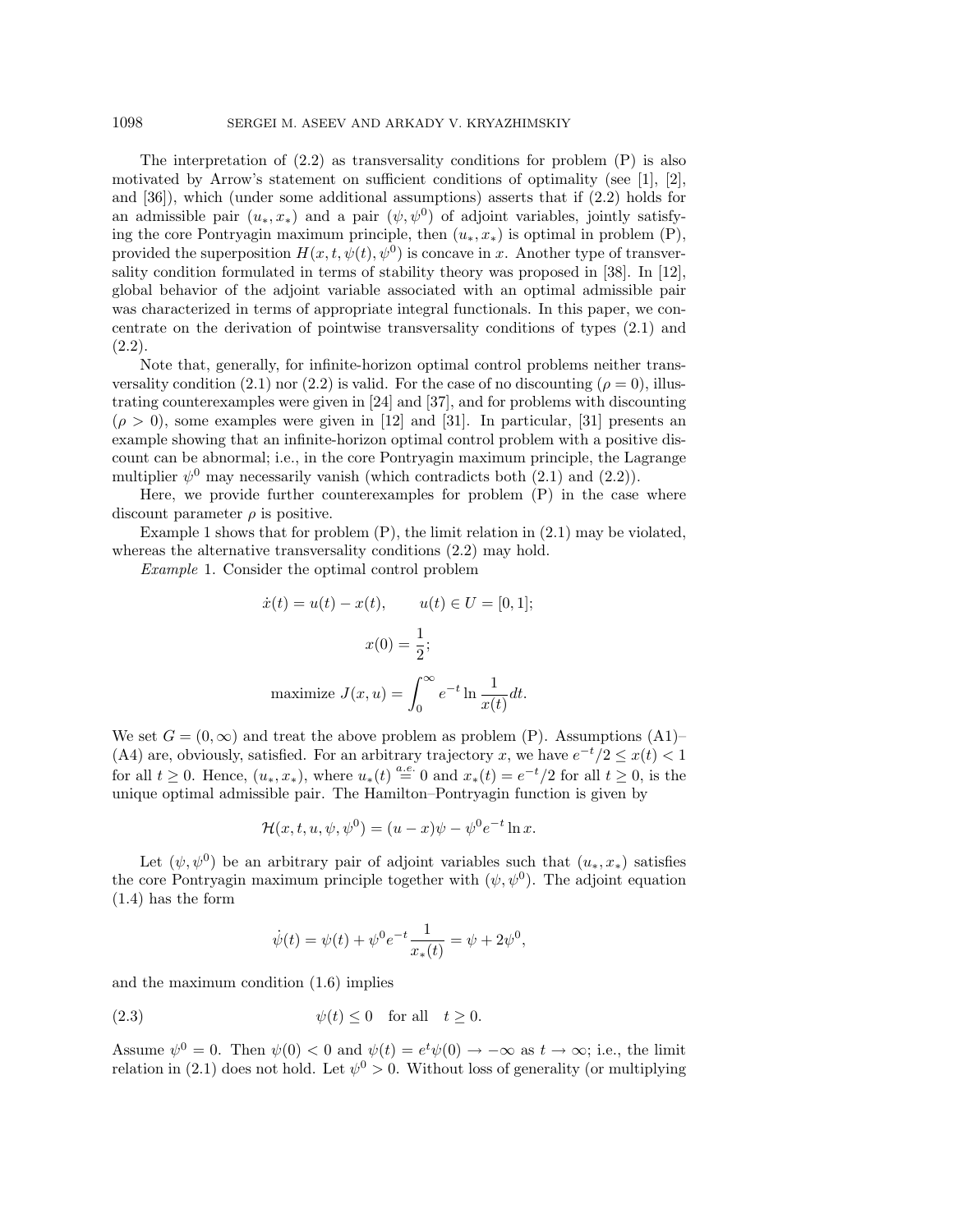both  $\psi$  and  $\psi^0$  by  $1/\psi^0$ , we assume  $\psi^0 = 1$ . Then  $\psi(t) = (\psi(0) + 2)e^t - 2$ . By (2.3), only two cases are admissible: (a)  $\psi(0) = -2$  and (b)  $\psi(0) < -2$ . In case (a)  $\psi(t) \equiv -2$ , and in case (b)  $\psi(t) \rightarrow -\infty$  as  $t \rightarrow \infty$ . In both situations the limit relation in (2.1) is violated. Note that  $\psi(t) \equiv -2$   $(t \ge 0)$  and  $\psi^0 = 1$  satisfy (2.2).

The next example is complementary to Example 1; it shows that for problem (P), the limit relation in (2.2) may be violated, whereas (2.1) may hold.

 $x(0) = 0$ ;

Example 2. Consider the following optimal control problem:

(2.4) 
$$
\dot{x}(t) = u(t), \qquad u(t) \in U = \left[\frac{1}{2}, 1\right];
$$

(2.5) maximize 
$$
J(x, u) = \int_0^\infty e^{-t} (1 + \gamma(x(t))) u(t) dt
$$
.

Here  $\gamma$  is a nonnegative continuously differentiable real function such that

(2.6) 
$$
I = \int_0^\infty e^{-t} \gamma(t) dt < \infty.
$$

We set  $G = \mathbb{R}^1$ . Clearly, assumptions  $(A1)$ – $(A3)$  are satisfied. Below, we specify the form of  $\gamma$  and show that assumption (A4) is satisfied too.

The admissible pair  $(u_*, x_*)$ , where  $u_*(t) \stackrel{a.e.}{=} 1$  and  $x_*(t) = t$  for all  $t \geq 0$ , is optimal. Indeed, let  $(u, x)$  be an arbitrary admissible pair. Observing  $(2.4)$ , we find that  $\dot{x}(t) > 0$  for a.a.  $t \geq 0$ . Taking  $\tau(t) = x(t)$  for a new integration variable in (2.5), we get  $d\tau = u(t)dt$  and

$$
t(\tau) = \int_0^{\tau} \frac{1}{u(t(s))} ds \quad \text{for all} \quad \tau \ge 0.
$$

As far as

$$
\int_0^\tau \frac{1}{u(t(s))} ds \ge \tau,
$$

we get

$$
J(x,u) = \int_0^\infty e^{-t} (1 + \gamma(x(t))) u(t) dt = \int_0^\infty e^{-\int_0^\tau \frac{1}{u(t(s))} ds} (1 + \gamma(\tau)) d\tau
$$
  

$$
\leq \int_0^\infty e^{-\tau} (1 + \gamma(\tau)) d\tau = J(u_*, x_*).
$$

Hence,  $(u_*, x_*)$  is an optimal admissible pair. It is easy to see that there are no other optimal admissible pairs. The Hamilton–Pontryagin function has the form

$$
\mathcal{H}(x, t, u, \psi, \psi^0) = u\psi + \psi^0 e^{-t} (1 + \gamma(x))u.
$$

Let  $(\psi, \psi^0)$  be an arbitrary pair of adjoint variables such that  $(u_*, x_*)$  satisfies the core Pontryagin maximum principle together with  $(\psi, \psi^0)$ . The adjoint equation (1.4) has the form

$$
\dot{\psi}(t) = -\psi^0 \dot{\gamma}(t) e^{-t}.
$$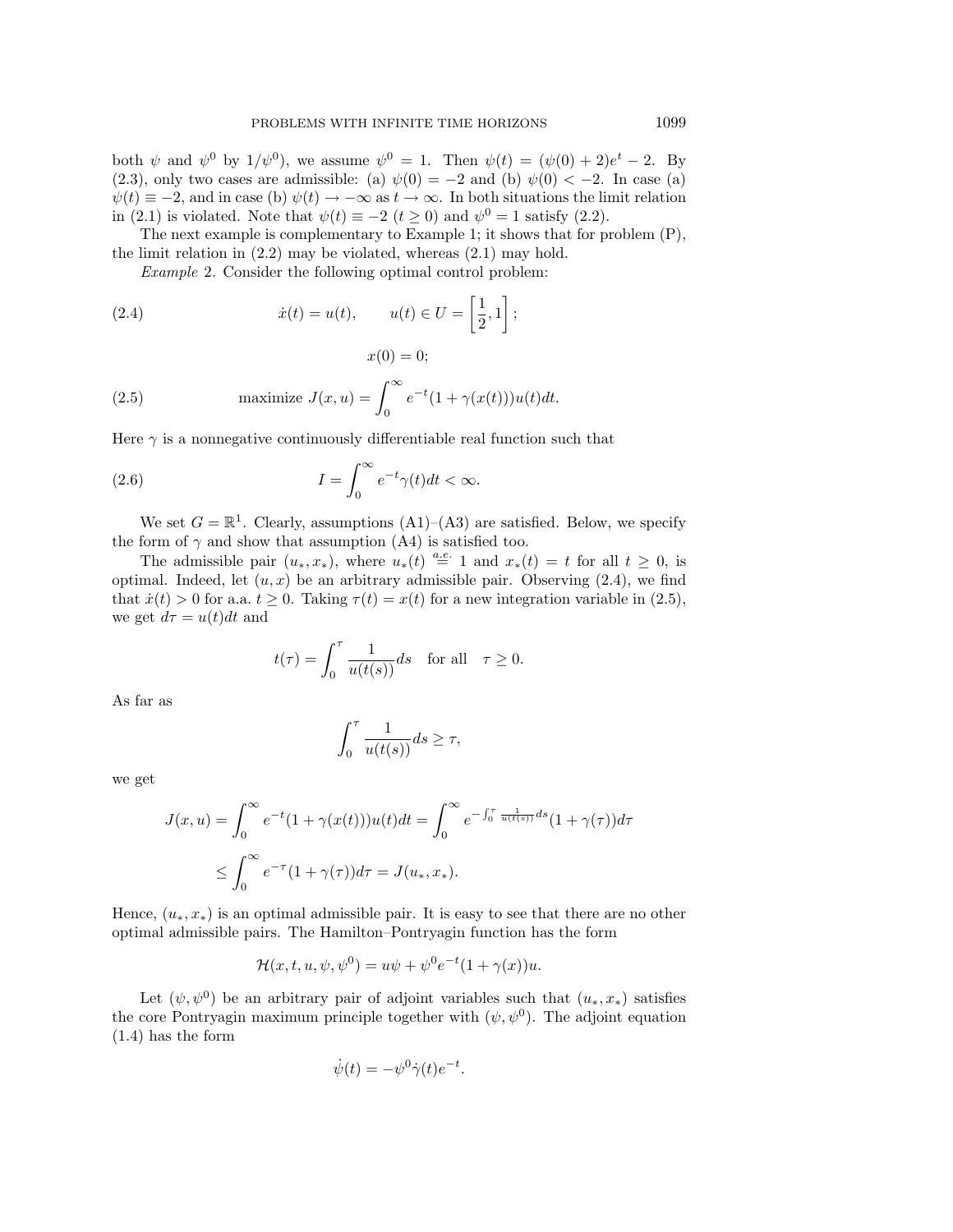If  $\psi^0 = 0$ , then the maximum condition (1.6) implies  $\psi(t) \equiv \psi(0) > 0$ ; hence,  $\psi(t)x_*(t) = \psi(0)t \to \infty$  as  $t \to \infty$ , and the limit relation in (2.2) is violated. Suppose  $\psi^0 > 0$ , or, equivalently,  $\psi^0 = 1$ . Then, due to (1.4), we have

$$
\psi(t) = \psi(0) - \int_0^t \dot{\gamma}(s) e^{-s} ds.
$$

The limit relation in (2.2) has the form  $\lim_{t\to\infty} t\psi(t) = 0$ . Let us show that one can define  $\gamma$  so that the latter relation is violated; i.e., for any  $\psi(0) \in \mathbb{R}^1$ ,

$$
(2.7) \t\t\t p(t) \t\t \to 0 \t as \t\t t \to \infty,
$$

where  $p(t) = t\psi(t)$ . We represent  $p(t)$  as follows:

$$
p(t) = t\psi(0) - t \int_0^t \dot{\gamma}(s)e^{-s}ds = t\psi(0) - t \left[ \gamma(s)e^{-s}|_0^t + \int_0^t \gamma(s)e^{-s}ds \right]
$$
  
=  $t\psi(0) - t\gamma(t)e^{-t} + t\gamma(0) - tI(t),$ 

where

$$
I(t) = \int_0^t \gamma(s)e^{-s}ds.
$$

Introducing  $\nu(t) = \gamma(t)e^{-t}$ , rewrite

(2.8) 
$$
I(t) = \int_0^t \nu(s)ds;
$$

(2.9) 
$$
p(t) = t\psi(0) - t\nu(t) + t\nu(0) - tI(t).
$$

Due to  $(2.6)$ ,

(2.10) 
$$
\lim_{t \to \infty} I(t) = I.
$$

Now let us specify the form of  $\nu$ . For each natural k, we fix a positive  $\varepsilon_k < 1/2$ and denote by  $\Delta_k$  the  $\varepsilon_k$ -neighborhood of k. Clearly,  $\Delta_k \cup \Delta_j = \emptyset$  for  $k \neq j$ . We set

$$
\nu(k) = \frac{1}{k} \quad \text{for} \quad k = 1, 2, \dots;
$$

$$
\nu(t) = 0 \quad \text{for} \quad t \notin \bigcup_{k=1}^{\infty} \Delta_k;
$$

$$
\nu(t) \in \left[0, \frac{1}{k}\right] \quad \text{for} \quad t \in \Delta_k \quad (k = 1, 2, \dots).
$$

Moreover, we require that

(2.11) 
$$
\sum_{k=j}^{\infty} \int_{\Delta_k} \nu(t) dt \leq \frac{1}{j^2}.
$$

This can be achieved, for example, by letting  $\frac{2\varepsilon_k}{k} \leq \frac{a_k}{k^2}$ , where  $\sum_{k=1}^{\infty} a_k = 1$ ,  $a_k > 0$ . Indeed, in this case

$$
\sum_{k=j}^{\infty} \int_{\Delta_k} \nu(t) dt \le \sum_{k=j}^{\infty} \frac{2\varepsilon_k}{k} \le \sum_{k=j}^{\infty} \frac{a_k}{k^2} \le \frac{1}{j^2} \sum_{k=j}^{\infty} a_k \le \frac{1}{j^2};
$$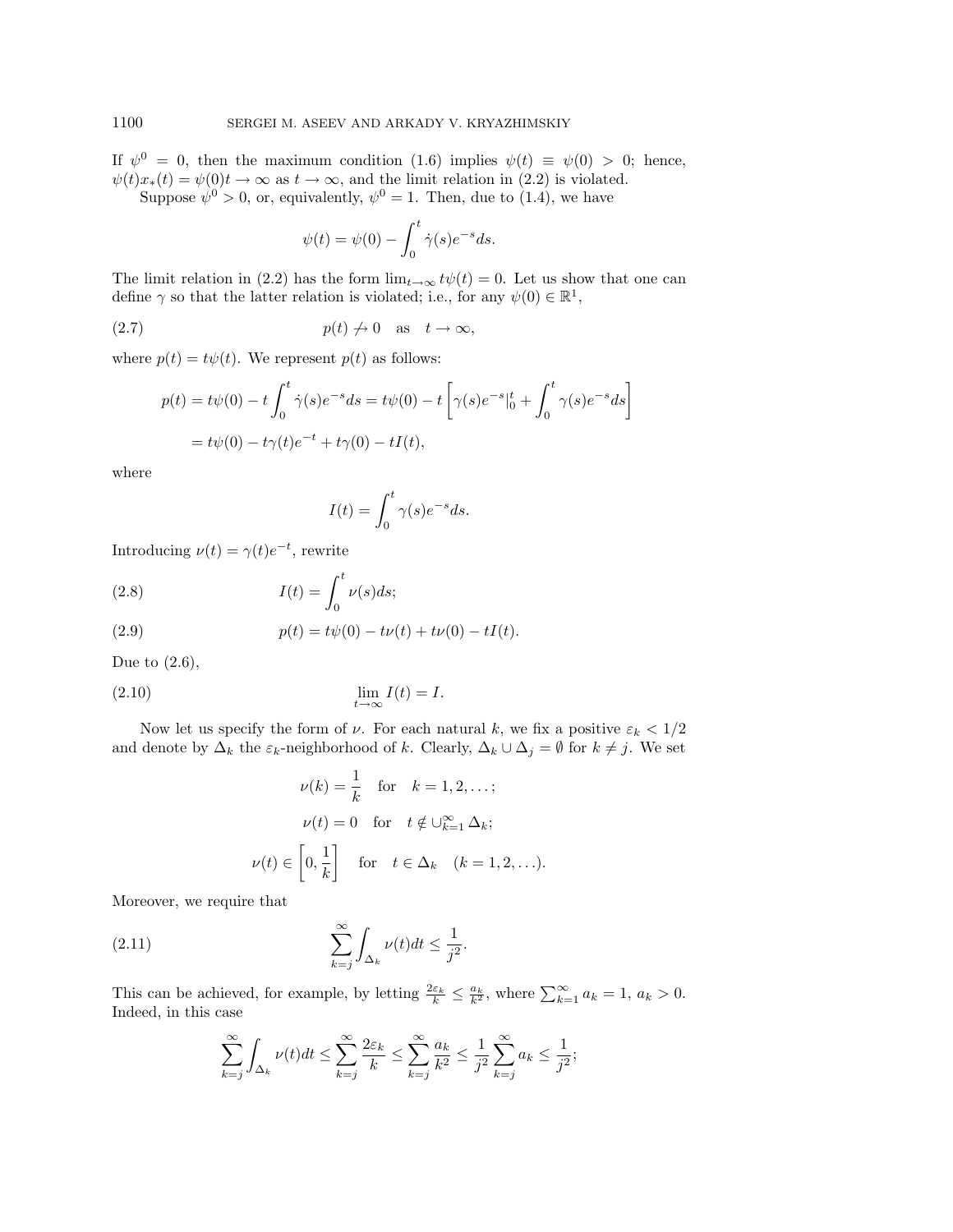i.e.,  $(2.11)$  holds. Note that, for  $j = 1$ , the left-hand side in  $(2.11)$  equals I (see  $(2.6)$ ); thus, (2.11) implies that assumption (2.6) holds.

Another fact following from (2.11) is that

$$
\lim_{t \to \infty} t(I - I(t)) = 0.
$$

Indeed, by (2.8),  $I(j + \varepsilon_j) = \sum_{k=1}^j \int_{\Delta_k} \nu(t) dt$ ; hence, due to (2.11),

$$
I - I(j + \varepsilon_j) = \sum_{k=j+1}^{\infty} \int_{\Delta_k} \nu(t) dt \le \frac{1}{(j+1)^2}.
$$

For  $t \in [j + \varepsilon_j, j + 1 + \varepsilon_{j+1}]$ , we have  $I(j + \varepsilon_j) \leq I(t) \leq I$ ; therefore, for  $t \geq 1$ ,

$$
0 \le I - I(t) \le \frac{1}{(j+1)^2} \le \frac{1}{(t - \varepsilon_{j+1})^2} \le \frac{1}{(t - 1/2)^2},
$$

which yields (2.12). The given definition of  $\nu$  is equivalent to defining  $\gamma$  by

(2.13) 
$$
\gamma(k) = \frac{e^k}{k} \quad \text{for} \quad k = 1, 2, \dots;
$$

$$
\gamma(t) = 0 \quad \text{for} \quad t \notin \bigcup_{k=1}^{\infty} \Delta_k;
$$

$$
\gamma(t) \in \left[0, \frac{e^k}{k}\right] \quad \text{for} \quad t \in \Delta_k \quad (k = 1, 2, \dots)
$$

and requiring (2.11). Let us show that assumption (A4) is satisfied. Let  $(u, x)$  be an arbitrary admissible pair. By  $(2.4)$ ,  $t/2 \leq x(t) \leq t$  for all  $t \geq 0$ . Hence, by the definition of  $\nu$ , we have  $\nu(x(t)) \leq (\frac{t}{2} - 1)^{-1} = \frac{2}{(t-2)}$  for all  $t > 2$ . Hence,

$$
0 \le e^{-\rho t} \max_{u \in U} [(1 + \gamma(x(t))u] \le \mu(t) = e^{-\rho t} + \frac{2}{(t-2)} \to 0 \text{ as } t \to \infty.
$$

Thus, the first condition in (A4) holds. Furthermore, introducing the integration variable  $\tau(t) = x(t)$ , we get

$$
\int_{T}^{\infty} e^{-t} (1 + \gamma(x(t))) u(t) dt = \int_{x(T)}^{\infty} e^{-\int_{0}^{\tau} \frac{1}{u(t(s))} ds} (1 + \gamma(\tau)) d\tau
$$
  

$$
\leq \int_{x(T)}^{\infty} e^{-\tau} (1 + \gamma(\tau)) d\tau \leq \omega(T)
$$
  

$$
= \int_{\frac{T}{2}}^{\infty} e^{-t} (1 + \gamma(t)) dt \to 0 \text{ as } T \to \infty.
$$

Hence, the second condition in (A4) holds. We stated the validity of assumption (A4).

By the definition of  $\gamma$ , for  $t \in \Delta_k$ ,  $k = 1, 2, \ldots$ , we have

$$
0 \le t\nu(t) \le \frac{k+\varepsilon_k}{k} \le 1 + \frac{1}{k}.
$$

Hence,

$$
(2.14) \t\t 0 \le t\nu(t) \le 2 \t \text{for all} \t t \ge 0;
$$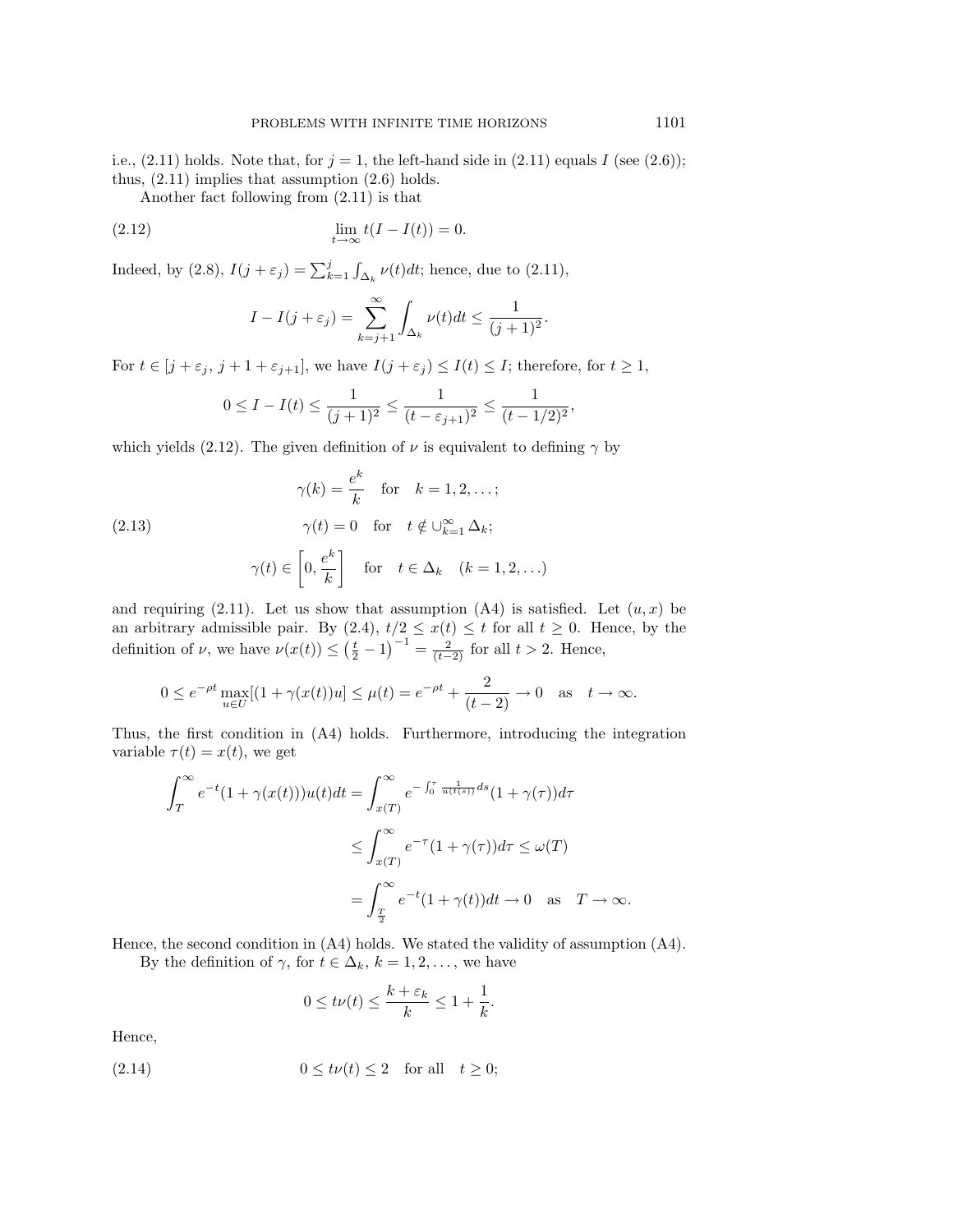i.e., the function  $t\nu(t)$  is bounded. Furthermore,  $k\nu(k) = 1$ , and due to (2.13) for any sequence  $t_k \to \infty$  such that  $t_k \in [k, k+1] \setminus (\Delta_k \cup \Delta_{k+1})$ , we have  $t_k \nu(t_k) = 0$ . Therefore,  $\lim_{t\to\infty} t\nu(t)$  does not exist.

Using  $\nu(0) = 0$ , we specify  $(2.9)$  as

(2.15) 
$$
p(t) = t\psi(0) - t\nu(t) - tI(t).
$$

If  $\psi(0) > I$ , then, in view of (2.10),  $\lim_{t\to\infty} t(\psi(0) + I(t)) = \infty$ , which implies  $\lim_{t\to\infty} p(t) = \infty$ , since  $t\nu(t)$  is bounded. Similarly, we find that if  $\psi(0) < I$ , then  $\lim_{t\to\infty} p(t) = -\infty$ . Let, finally,  $\psi(0) = I$ . Then,

$$
\lim_{t \to \infty} t(\psi(0) - I(t)) = \lim_{t \to \infty} t(I - I(t)) = 0,
$$

as follows from (2.12). Thus, in the right-hand side of (2.15) the sum of the first and third terms has the zero limit at infinity, whereas the second term,  $t\nu(t)$ , has no limit at infinity, as we noted earlier. Consequently,  $p(t)$ , the left-hand side in (2.15), has no limit at infinity. We showed that (2.7) holds for every  $\psi(0) \in \mathbb{R}^1$ .

Thus, the limit relation in the transversality conditions (2.2) is violated. Note that setting  $\psi^0 = 1$  and  $\psi(0) = I$ , we make the adjoint variable  $\psi$  satisfy the transversality conditions (2.1). Indeed, in this case  $\psi(t) = p(t)/t = \psi(0) - I - \nu(t)$  for all  $t > 0$ , and the conditions  $\psi(0) = I$  and  $(2.14)$  imply that  $\psi(t) \to 0$  as  $t \to \infty$ .

Examples 1 and 2 show that assumptions  $(A1)$ – $(A4)$  are insufficient for the validity of the core Pontryagin maximum principle together with the transversality conditions  $(2.1)$  or  $(2.2)$  as necessary conditions of optimality in problem  $(P)$ . Below, we find mild additional assumptions that guarantee that necessary conditions of optimality in problem (P) include the core Pontryagin maximum principle and transversality conditions of type  $(2.1)$  or of type  $(2.2)$ .

**3. Basic constructions.** In this section, we define a sequence of finite-horizon optimal control problems  $\{(P_k)\}(k = 1, 2, \ldots)$  with horizons  $T_k \to \infty$ ; we treat problems  $(P_k)$  as approximations to the infinite-horizon problem  $(P)$ .

Let us describe the data defining problems  $(P_k)(k = 1, 2, \ldots)$ . Given a control  $u_*$  optimal in problem (P), we fix a sequence of continuously differentiable functions  $z_k : [0, \infty) \to \mathbb{R}^m$   $(k = 1, 2, \ldots)$  and a sequence of positive  $\sigma_k$   $(k = 1, 2, \ldots)$  such that

(3.1) 
$$
\sup_{t \in [0,\infty)} ||z_k(t)|| \le \max_{u \in U} ||u|| + 1;
$$

(3.2) 
$$
\int_0^\infty e^{-(\rho+1)t} \|z_k(t) - u_*(t)\|^2 dt \leq \frac{1}{k};
$$

(3.3) 
$$
\sup_{t\in[0,\infty)}||\dot{z}_k(t)|| \leq \sigma_k < \infty;
$$

$$
\sigma_k \to \infty \quad \text{as} \quad k \to \infty
$$

(obviously, such sequences exist). Next, we take a monotonically increasing sequence of positive  $T_k$  such that  $T_k \to \infty$  as  $k \to \infty$  and

(3.4) 
$$
\omega(T_k) \leq \frac{1}{k(1+\sigma_k)} \quad \text{for all} \quad k = 1, 2, \dots;
$$

recall that  $\omega$  is defined in (A4). For every  $k = 1, 2, \ldots$ , we define problem  $(P_k)$  as follows.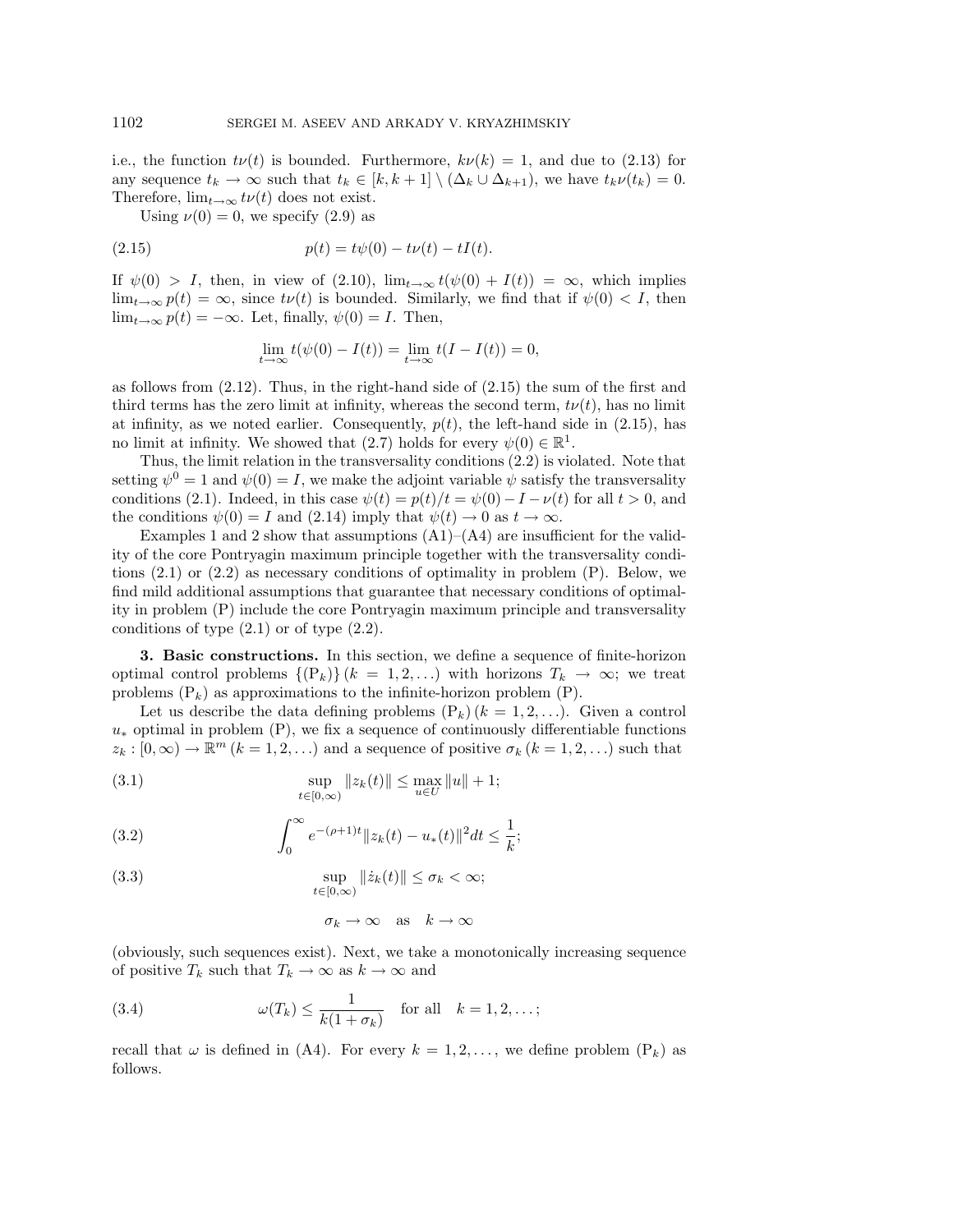Problem  $(P_k)$ :

$$
\dot{x}(t) = f(x(t), u(t)), \qquad u(t) \in U;
$$
  

$$
x(0) = x_0;
$$

maximize  $J_k(x, u) = \int^{T_k}$ 0  $e^{-\rho t}g(x(t),u(t))dt-\frac{1}{1+\sigma_k}$  $\int_0^{T_k}$ 0  $e^{-(\rho+1)t}||u(t)-z_k(t)||^2dt.$ 

By Theorem 9.3.i of [19], for every  $k = 1, 2, \ldots$  there exists an admissible pair  $(u_k, x_k)$ optimal in problem  $(P_k)$ .

The above-defined sequence of problems,  $\{(P_k)\}\ (k=1,2,\ldots)$ , will be said to be associated with the control  $u_*$ .

We are ready to formulate our basic approximation lemma.

LEMMA 1. Let assumptions (A1)–(A4) be satisfied; let  $u_*$  be a control optimal in problem (P); let  $\{(\mathbf{P}_k)\}(k=1,2,\ldots)$  be the sequence of problems associated with  $u_*$ ; and for every  $k = 1, 2, \ldots$ , let  $u_k$  be a control optimal in problem  $(P_k)$ . Then, for every  $T > 0$ , it holds that  $u_k \to u_*$  in  $L^2([0, T], \mathbb{R}^m)$  as  $k \to \infty$ .

*Proof.* Take a  $T > 0$ . Let  $k_1$  be such that  $T_{k_1} \geq T$ . For every  $k \geq k_1$ , we have

$$
J_k(x_k, u_k) = \int_0^{T_k} e^{-\rho t} \left[ g(x_k(t), u_k(t)) - e^{-t} \frac{\|u_k(t) - z_k(t)\|^2}{1 + \sigma_k} \right] dt
$$
  

$$
\leq \int_0^{T_k} e^{-\rho t} g(x_k(t), u_k(t)) dt - \frac{e^{-(\rho + 1)T}}{1 + \sigma_k} \int_0^T \|u_k(t) - z_k(t)\|^2 dt,
$$

where  $x_k$  is the trajectory corresponding to  $u_k$ . Hence, introducing the trajectory  $x_*$ corresponding to  $u_*$  and taking into account the optimality of  $u_k$  in problem  $(P_k)$ , optimality of  $u_*$  in problem (P), assumption (A4), and conditions (3.2) and (3.4), we find that, for all sufficiently large  $k$ ,

$$
\frac{e^{-(\rho+1)T}}{1+\sigma_k} \int_0^T \|u_k(t) - z_k(t)\|^2 dt \le \int_0^{T_k} e^{-\rho t} g(x_k(t), u_k(t)) dt - J_k(x_*, u_*)
$$
\n
$$
\le \int_0^{T_k} e^{-\rho t} g(x_k(t), u_k(t)) dt - J(x_*, u_*)
$$
\n
$$
+ \omega(T_k) + \int_0^\infty \frac{e^{-(\rho+1)t}}{1+\sigma_k} \|u_*(t) - z_k(t)\|^2 dt
$$
\n
$$
\le \int_0^{T_k} e^{-\rho t} g(x_k(t), u_k(t)) dt - J(x_*, u_*) + \frac{2}{k(1+\sigma_k)}
$$
\n
$$
\le J(x_k, u_k) - J(x_*, u_*) + \frac{3}{k(1+\sigma_k)} \le \frac{3}{k(1+\sigma_k)}.
$$

Hence,

$$
||u_k - z_k||_{L^2}^2 \le \frac{3e^{(\rho+1)T}}{k}.
$$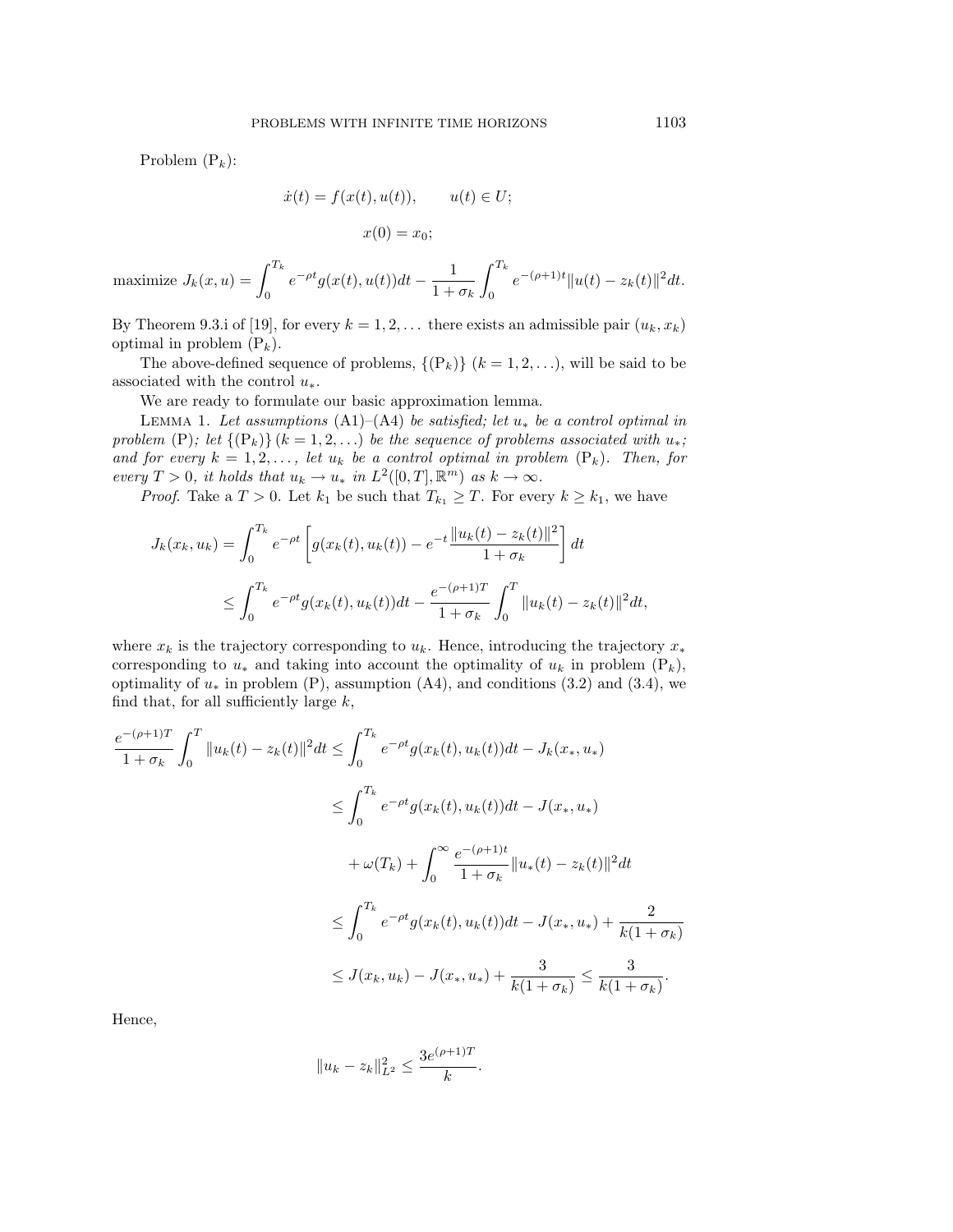Then, in view of (3.2),

$$
||u_k - u_*||_{L^2} \le \left(\int_0^T ||u_*(t) - z_k(t)||^2 dt\right)^{1/2} + \left(\int_0^T ||u_k(t) - z_k(t)||^2 dt\right)^{1/2}
$$
  

$$
\le \left(\frac{e^{(\rho+1)T}}{k}\right)^{1/2} + \left(\frac{3e^{(\rho+1)T}}{k}\right)^{1/2} = (1+\sqrt{3})\left(\frac{e^{(\rho+1)T}}{k}\right)^{1/2}.
$$

Therefore, for any  $\epsilon > 0$ , there exists a  $k_2 \geq k_1$  such that  $||u_k - u_*||_{L^2} \leq \epsilon$  for all  $k \geq k_2$ . П

Now, based on Lemma 1, we derive a limit form of the classical Pontryagin maximum principle for problems  $(P_k)$   $(k = 1, 2, \ldots)$ , which leads us to the core Pontryagin maximum principle for problem (P).

We use the following formulation of the Pontryagin maximum principle [34] for problems  $(P_k)$   $(k = 1, 2, \ldots)$ . Let an admissible pair  $(u_k, x_k)$  be optimal in problem  $(P_k)$  for some k. Then there exists a pair  $(\psi_k, \psi_k^0)$  of adjoint variables associated with  $(u_k, x_k)$  such that  $(u_k, x_k)$  satisfies relations  $(1.4)$ – $(1.6)$  of the core Pontryagin maximum principle (in problem  $(P_k)$ ) together with  $(\psi_k, \psi_k^0)$  and, moreover,  $\psi_k^0 > 0$ and the transversality condition

$$
\psi_k(T_k) = 0
$$

holds; recall that  $\psi_k$  is a solution on  $[0, T_k]$  to the adjoint equation associated with  $(u_k, x_k)$  in problem  $(P_k)$ , i.e.,

$$
(3.6) \qquad \dot{\psi}_k(t) \stackrel{a.e.}{=} -\left[\frac{\partial f(x_k(t), u_k(t))}{\partial x}\right]^* \psi_k(t) - \psi^0 e^{-\rho t} \frac{\partial g(x_k(t), u_k(t))}{\partial x},
$$

and the core Pontryagin maximum principle satisfied by  $(u_k, x_k)$ , together with  $(\psi_k, \psi_k^0)$ , implies that the following maximum condition holds:

(3.7) 
$$
\mathcal{H}_k(x_k(t),t,u_k(t),\psi_k(t),\psi_k^0) \stackrel{a.e.}{=} H_k(x_k(t),t,\psi_k(t),\psi_k^0);
$$

here  $\mathcal{H}_k$  and  $H_k$ , given by

(3.8) 
$$
\mathcal{H}_k(x, t, u, \psi, \psi^0) = \langle f(x, u), \psi \rangle + \psi^0 e^{-\rho t} g(x, u) - \psi^0 e^{-(\rho + 1)t} \frac{\|u - z_k(t)\|^2}{1 + \sigma_k};
$$

$$
H_k(x, t, \psi, \psi^0) = \sup_{u \in U} \mathcal{H}_k(x, t, u, \psi, \psi^0),
$$

are, respectively, the Hamilton–Pontryagin function and the Hamiltonian in problem  $(P_k)$ ; note that in [34] it is shown that (3.6) and (3.7) imply

(3.9) 
$$
\frac{d}{dt}H_k(x_k(t),t,\psi_k(t),\psi_k^0) \stackrel{a.e.}{=} \frac{\partial \mathcal{H}_k}{\partial t}(x_k(t),t,u_k(t),\psi_k(t),\psi_k^0).
$$

LEMMA 2. Let assumptions  $(A1)–(A4)$  be satisfied; let  $(u_*,x_*)$  be an admissible pair optimal in problem (P); let  $\{(\mathbf{P}_k)\}\$   $(k = 1, 2, \ldots)$  be the sequence of problems associated with  $u_*$ ; for every  $k = 1, 2, \ldots$ , let  $(u_k, x_k)$  be an admissible pair optimal in problem  $(P_k)$ ; for every  $k = 1, 2, \ldots$ , let  $(\psi_k, \psi_k^0)$  be a pair of adjoint variables associated with  $(u_k, x_k)$  in problem  $(P_k)$  such that  $(u_k, x_k)$  satisfies relations (3.6)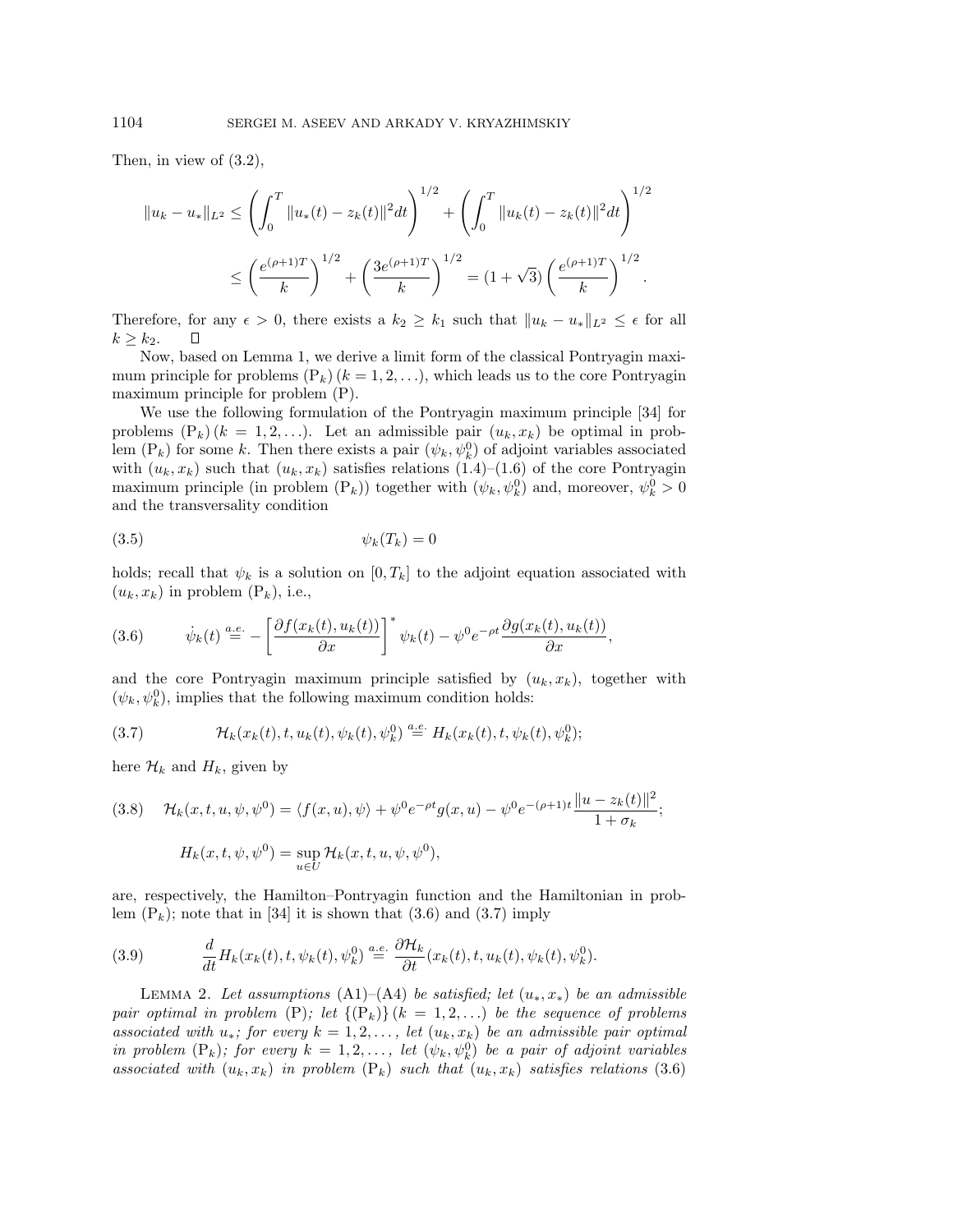and (3.7) of the core Pontryagin maximum principle in problem  $(P_k)$  together with  $(\psi_k, \psi_k^0)$ ; and for every  $k = 1, 2, \ldots$ , one has  $\psi_k^0 > 0$ , and the transversality condition (3.5) holds. Finally, let the sequences  $\{\psi_k(0)\}\$  and  $\{\psi_k^0\}\$ be bounded and

(3.10) 
$$
\|\psi_k(0)\| + \psi_k^0 \ge a \quad (k = 1, 2, ...)
$$

for some  $a > 0$ . Then there exists a subsequence of  $\{(u_k, x_k, \psi_k, \psi_k^0)\}\$ , denoted again as  $\{(u_k, x_k, \psi_k, \psi_k^0)\}\$ , such that

(i) for every  $T > 0$ ,

$$
(3.11) \t uk(t) \to u*(t) \t for a.a. \t t \in [0,T] \t as \t k \to \infty;
$$

(3.12) 
$$
x_k \to x_*
$$
 uniformly on [0,T] as  $k \to \infty$ ;

(ii)

$$
\psi_k^0 \to \psi^0 \quad as \quad k \to \infty
$$

and for every  $T > 0$ ,

(3.14) 
$$
\psi_k \to \psi \quad \text{uniformly on} \quad [0, T] \quad \text{as} \quad k \to \infty,
$$

where  $(\psi, \psi^0)$  is a nontrivial pair of adjoint variables associated with  $(u_*, x_*);$ 

(iii)  $(u_*,x_*)$  satisfies relations (1.4)–(1.6) of the core Pontryagin maximum principle in problem (P) together with  $(\psi, \psi^0)$ ;

(iv) the stationarity condition holds:

$$
(3.15) \quad H(x_*(t), t, \psi(t), \psi^0) = \psi^0 \rho \int_t^{\infty} e^{-\rho s} g(x_*(s), u_*(s)) ds \quad \text{for all} \quad t \ge 0.
$$

Proof. Lemma 1 and the Ascoli theorem (see, e.g., [19]) imply that, selecting a subsequence if needed, we get  $(3.11)$  and  $(3.12)$  for every  $T > 0$ . By assumption, the sequence  $\{\psi_k^0\}$  is bounded; therefore, selecting a subsequence if needed, we obtain (3.13) for some  $\psi^0 > 0$ .

Now, our goal is to select a subsequence of  $\{(u_k, x_k, \psi_k)\}\$  such that for every  $T > 0$ , (3.14) holds and  $(\psi, \psi^0)$  is a nontrivial pair of adjoint variables associated with  $(u_*, x_*)$  (we do not change notation after the selection of a subsequence).

Consider the sequence  $\{\psi_k\}$  restricted to [0, T<sub>1</sub>]. Observing (3.6), taking into account the boundedness of the sequence  $\{\psi_k(0)\}\$  (see the assumptions of this lemma), using the Gronwall lemma (see, e.g., [25]), and selecting if needed a subsequence denoted further as  $\{\psi_k^1\}$ , we get that  $\psi_k^1 \to \psi^1$  uniformly on  $[0, T_1]$  and  $\psi_k^1 \to \psi^1$ weakly in  $L^1[0,T_1]$  as  $k \to \infty$  for some absolutely continuous  $\psi^1 : [0,T_1] \to \mathbb{R}^n$ ; here and in what follows  $L^1[0, T] = L^1([0, T], \mathbb{R}^n)$   $(T > 0)$ .

Now consider the sequence  $\{\psi_k^1\}$  restricted to  $[0, T_2]$ . Taking if necessary a subsequence  $\{\psi_k^2\}$  of  $\{\psi_k^1\}$ , we get that  $\psi_k^2 \to \psi^2$  uniformly on  $[0, T_2]$  and  $\psi_k^2 \to \psi^2$ weakly in  $L^1[0, T_2]$  as  $k \to \infty$  for some absolutely continuous  $\psi^2 : [0, T_2] \to \mathbb{R}^n$  whose restriction to  $[0, T_1]$  coincides with  $\psi^1$ .

Repeating this procedure sequentially for  $[0, T_i]$  with  $i = 3, 4, \ldots$ , we find that there exist absolutely continuous  $\psi^i : [0, T_i] \to \mathbb{R}^n$   $(i = 1, 2, \ldots)$  and  $\psi^i_k : [0, T_i] \to \mathbb{R}^n$  $(i, k = 1, 2, ...)$  such that for every  $i = 1, 2, ...$ , the restriction of  $\psi^{i+1}$  to  $[0, T_i]$ is  $\psi^i$ , the restriction of the sequence  $\{\psi_k^{i+1}\}\$  to  $[0,T_i]$  is a subsequence of  $\{\psi_k^i\}\$ , and, moreover,  $\psi_k^i \to \psi$  uniformly on  $[0, T_i]$  and  $\dot{\psi}_k^i \to \dot{\psi}^i$  weakly in  $L^1[0, T_i]$  as  $k \to \infty$ .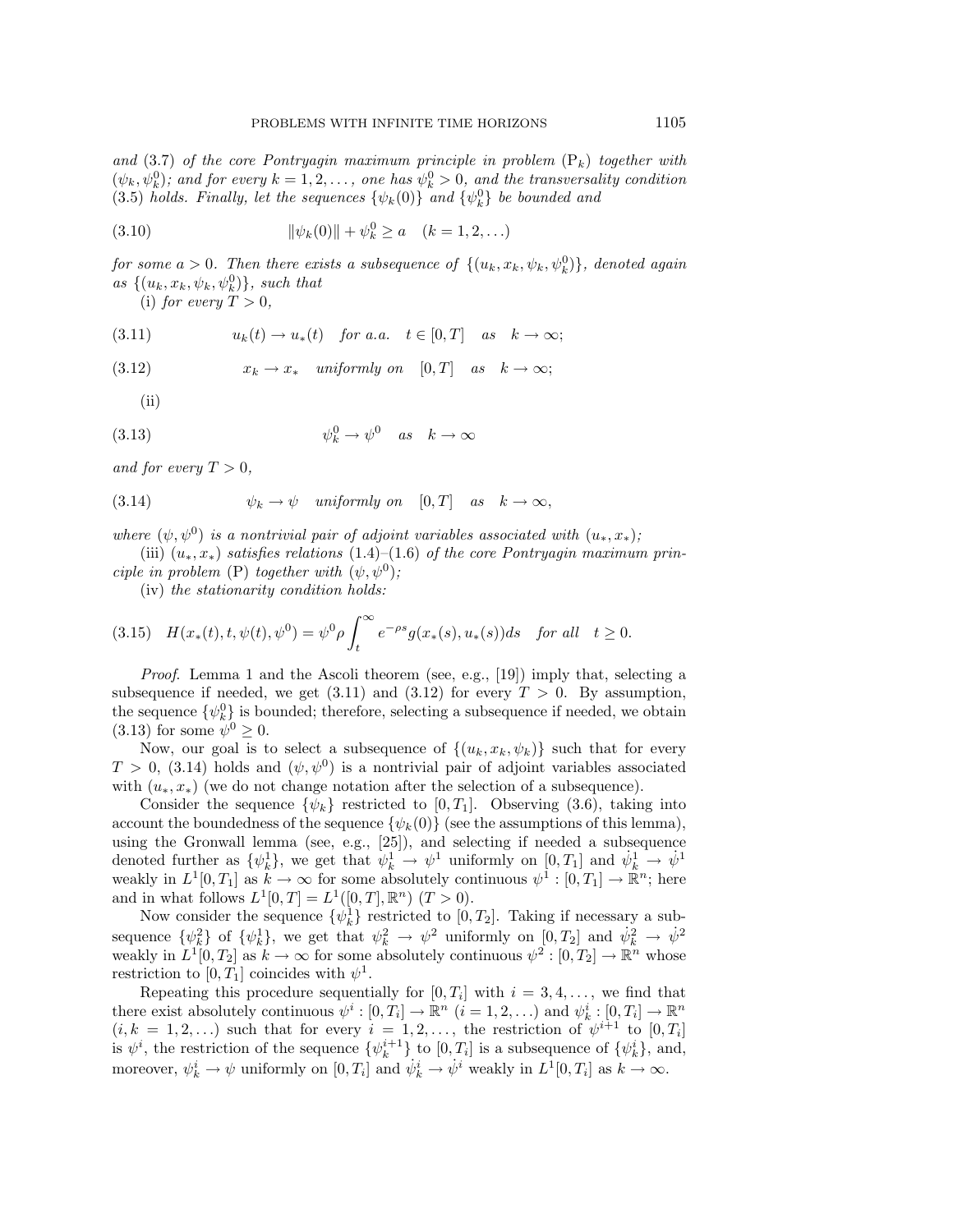Define  $\psi : [0,\infty) \mapsto \mathbb{R}^n$  so that the restriction of  $\psi$  to  $[0,T_i]$  is  $\psi^i$  for every  $i = 1, 2, \ldots$  Clearly,  $\psi$  is absolutely continuous. Furthermore, without changing notation, for every  $i = 1, 2, ...$  and every  $k = 1, 2, ...$ , we extend  $\psi_k^i$  to  $[0, \infty)$  so that the extended function is absolutely continuous and, moreover, the family  $\dot{\psi}_k^i$  $(i, k = 1, 2, ...)$  is bounded in  $L^1[0, T]$  for every  $T > 0$ . Since  $T_i \to \infty$  as  $i \to \infty$ , for every  $T > 0$ , we get that  $\psi_k^k$  converges to  $\psi$  uniformly on  $[0, T]$  and  $\dot{\psi}_k^k \to \dot{\psi}$  weakly in  $L^1[0,T]$  as  $k \to \infty$ . Simplifying notation, we again write  $\psi_k$  instead of  $\psi_k^k$  and note that for  $\psi_k$ , (3.6) holds  $(k = 1, 2, \ldots)$ . Thus, for every  $T > 0$ , we have (3.14) and also get that  $\psi_k \to \psi$  weakly in  $L^1[0,T]$  as  $k \to \infty$ . These convergences together with equalities (3.6) and convergences (3.11) and (3.12) (holding for every  $T > 0$ ) yield that  $\psi$  solves the adjoint equation (1.4). Thus,  $(\psi, \psi^0)$  is a pair of adjoint variables associated with  $(u_*, x_*)$  in problem (P). The nontriviality of  $(\psi, \psi^0)$  (see (1.5)) is ensured by (3.10).

For every  $k = 1, 2, \ldots$ , consider the maximum condition  $(3.7)$  and specify it as

$$
\langle f(x_k(t), u_k(t)), \psi_k(t) \rangle + \psi_k^0 e^{-\rho t} g(x_k(t), u_k(t)) - \psi_k^0 e^{-(\rho + 1)t} \frac{\|u_k(t) - z_k(t)\|^2}{1 + \sigma_k}
$$
  

$$
\stackrel{a.e.}{=} \max_{u \in U} \left[ \langle f(x_k(t), u), \psi_k(t) \rangle + \psi_k^0 e^{-\rho t} g(x_k(t), u) - \psi_k^0 e^{-(\rho + 1)t} \frac{\|u - z_k(t)\|^2}{1 + \sigma_k} \right].
$$

Taking into account that  $T_k \to \infty$  and  $\sigma_k \to \infty$  as  $k \to \infty$  and using convergences  $(3.13), (3.14), (3.11), and (3.12) (holding for every  $T > 0$ ), we obtain the maximum$ condition (1.6) as the limit of (3.7). Thus,  $(u_*, x_*)$  satisfies the core Pontryagin maximum principle together with the pair  $(\psi, \psi^0)$  of adjoint variables associated with  $(u_*, x_*)$ .

Now we specify (3.9) using the form of  $\mathcal{H}_k$  (see (3.9)). We get

$$
\frac{d}{dt}H_k(x_k(t),t,\psi_k(t),\psi_k^0) \stackrel{a.e.}{=} \frac{\partial \mathcal{H}_k}{\partial t}(x_k(t),t,u_k(t),\psi_k(t),\psi_k^0)
$$
\n
$$
\stackrel{a.e.}{=} -\psi_k^0 \rho e^{-\rho t} \bigg[ g(x_k(t),u_k(t)) + (\rho+1)e^{-(\rho+1)t} \frac{\|u_k(t) - z_k(t)\|^2}{1 + \sigma_k} \bigg]
$$
\n
$$
+ 2\psi_k^0 e^{-(\rho+1)t} \frac{\langle u_k(t) - z_k(t), \dot{z}_k(t) \rangle}{1 + \sigma_k}.
$$

Take an arbitrary  $t > 0$  and an arbitrary k such that  $T_k > t$  and integrate the last equality over  $[t, T_k]$  taking into account the boundary condition (3.5). We arrive at

$$
H_k(x_k(t), t, \psi_k(t), \psi_k^0) = \psi_k^0 e^{-\rho T_k} \max_{u \in U} \left[ g(x_k(T_k), u) - e^{-\rho T_k} \frac{||u - z_k(T_k)||^2}{1 + \sigma_k} \right]
$$
  

$$
- \psi_k^0 \rho \int_t^{T_k} e^{-\rho s} g(x_k(s), u_k(s)) ds
$$
  

$$
+ \psi_k^0 (\rho + 1) \int_t^{T_k} e^{-(\rho + 1)s} \frac{||u_k(s) - z_k(s)||^2}{1 + \sigma_k} ds
$$
  

$$
+ 2\psi_k^0 \int_t^{T_k} e^{-(\rho + 1)s} \frac{\langle u_k(s) - z_k(s), \dot{z}_k(s) \rangle}{1 + \sigma_k} ds.
$$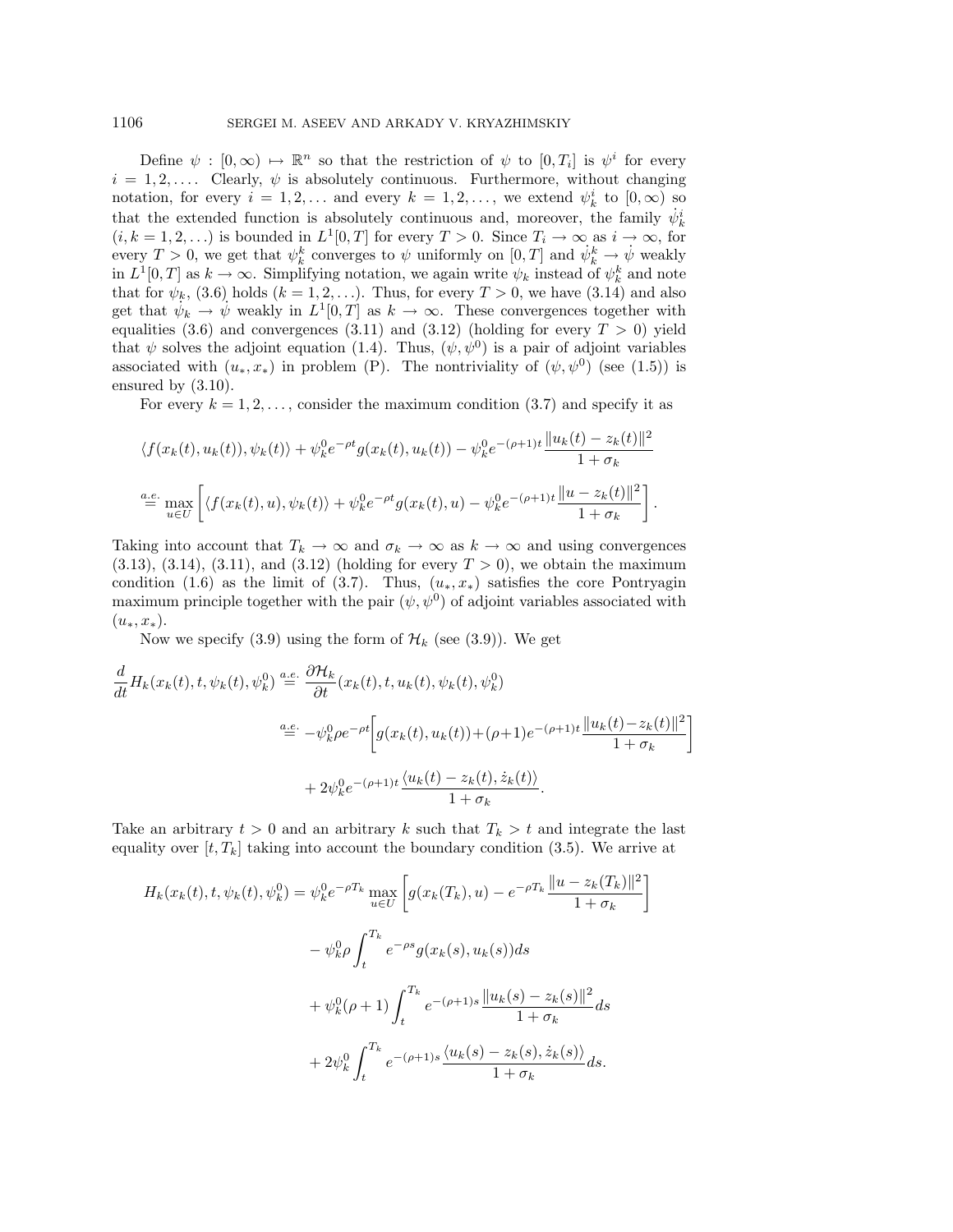Now, we take the limit using convergences (3.13), (3.14), (3.11), and (3.12) (holding for every  $T > 0$ ) and also estimates  $(3.1)$ – $(3.3)$ . We end up with  $(3.15)$ .  $\Box$ 

Corollary 1 below specifies Lemma 2 for the case where the Pontryagin maximum principle for problems  $(P_k)$   $(k = 1, 2, \ldots)$  is taken in the normal form. We use the following formulation of the normal-form Pontryagin maximum principle for problems  $(P_k)$   $(k = 1, 2, \ldots)$ . Let an admissible pair  $(u_k, x_k)$  be optimal in problem  $(P_k)$ for some k. Then there exists an adjoint variable  $\psi_k$  associated with  $(u_k, x_k)$  such that  $(u_k, x_k)$  satisfies the normal-form core Pontryagin maximum principle (in problem  $(P_k)$ ) together with  $\psi_k$ , and the transversality condition (3.5) holds; here  $\psi_k$  is a solution on  $[0, T_k]$  of the normal-form adjoint equation associated with  $(u_k, x_k)$  in problem  $(P_k)$ , i.e.,

$$
(3.16) \t\t \dot{\psi}_k(t) \stackrel{a.e.}{=} -\left[\frac{\partial f(x_k(t), u_k(t))}{\partial x}\right]^* \psi_k(t) - e^{-\rho t} \frac{\partial g(x_k(t), u_k(t))}{\partial x},
$$

and the fact that  $(u_k, x_k)$  satisfies the normal-form core Pontryagin maximum principle, together with  $\psi_k$ , implies that the following maximum condition holds:

 $\tilde{\mathcal{H}}_k(x_k(t), t, u_k(t), \psi(t)) = \tilde{H}_k(x_k(t), t, \psi_k(t))$  for a.a.  $t \in [0, T_k];$ 

here  $\tilde{\mathcal{H}}_k$  and  $\tilde{H}_k$ , given by

$$
\tilde{\mathcal{H}}_k(x, t, u, \psi) = \langle f(x, u), \psi \rangle + e^{-\rho t} g(x, u) - e^{-(\rho + 1)t} \frac{\|u - z_k(t)\|^2}{1 + \sigma_k};
$$
  

$$
\tilde{H}_k(x, t, \psi) = \sup_{u \in \tilde{U}} \tilde{\mathcal{H}}_k(x, t, \tilde{u}, \psi),
$$

are, respectively, the normal-form Hamilton–Pontryagin function and normal-form Hamiltonian in problem  $(P_k)$ .

COROLLARY 1. Let assumptions (A1)–(A4) be satisfied; let  $(u_*, x_*)$  be an admissible pair optimal in problem (P); let  $\{(P_k)\}\ (k=1,2,\ldots)$  be the sequence of problems associated with  $u_*$ ; for every  $k = 1, 2, \ldots$ , let  $(u_k, x_k)$  be an admissible pair optimal in problem  $(P_k)$ ; and for every  $k = 1, 2, \ldots$ , let  $\psi_k$  be an adjoint variable associated with  $(u_k, x_k)$  in problem  $(P_k)$  such that  $(u_k, x_k)$  satisfies relations (3.16) and (3.17) of the normal-form core Pontryagin maximum principle in problem  $(P_k)$  together with  $\psi_k$ , and the transversality condition (3.5) holds. Finally, let the sequence  $\{\psi_k(0)\}\$  be bounded. Then there exists a subsequence of  $\{(u_k, x_k, \psi_k)\}\$ , denoted again as  $\{(u_k, x_k, \psi_k)\}\$ , such that

(i) for every  $T > 0$ , (3.11) and (3.12) hold;

(ii) for every  $T > 0$ , (3.14) holds where  $\psi$  is an adjoint variable associated with  $(u_*, x_*)$  in problem  $(P)$ ;

(iii)  $(u_*,x_*)$  satisfies relations (1.7) and (1.8) of the normal-form core Pontryagin maximum principle in problem  $(P)$  together with  $\psi$ ;

(iv) the normal-form stationarity condition holds:

(3.18) 
$$
\tilde{H}(x_*(t), t, \psi(t)) = \rho \int_t^{\infty} e^{-\rho s} g(x_*(s), u_*(s)) ds \text{ for all } t \ge 0.
$$

COROLLARY 2. Let assumptions  $(A1)$ – $(A4)$  be satisfied and let  $(u_*,x_*)$  be an admissible pair optimal in problem (P). Then there exists a pair  $(\psi, \psi^0)$  of adjoint variables associated with  $(u_*, x_*)$  such that

(i)  $(u_*,x_*)$  satisfies relations (1.4)–(1.6) of the core Pontryagin maximum principle together with  $(\psi, \psi^0)$ , and

(ii)  $(u_*, x_*)$  and  $(\psi, \psi^0)$  satisfy the stationarity condition (3.15).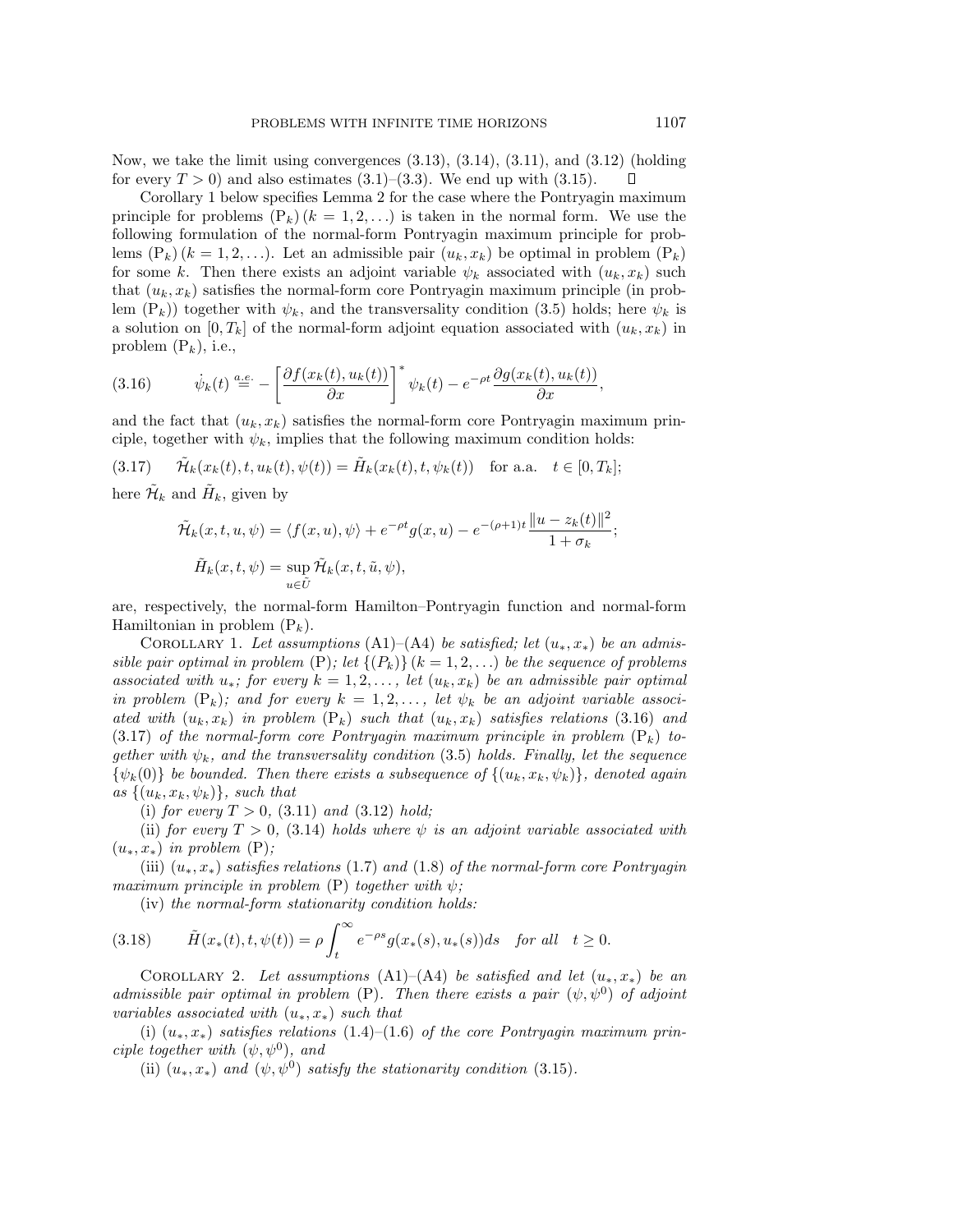*Proof.* Let  $\{(P_k)\}(k=1,2,...)$  be the sequence of problems associated with  $u_*$ , and for every  $k = 1, 2, \ldots$ , let  $(u_k, x_k)$  be an admissible pair optimal in problem  $(P_k)$ . In accordance with the classical formulation of the Pontryagin maximum principle, for every  $k = 1, 2, \ldots$ , there exists a pair  $(\psi_k, \psi_k^0)$  of adjoint variables associated with  $(u_k, x_k)$  in problem  $(P_k)$  such that  $(u_k, x_k)$  satisfies the core Pontryagin maximum principle together with  $(\psi_k, \psi_k^0)$  and for every  $k = 1, 2, ..., \psi_k^0 > 0$ , and the transversality condition (3.5) holds.

Since  $\psi_k^0 > 0$ , the value  $c_k = ||\psi_k(0)|| + \psi_k^0$  is positive. We keep the notation  $\psi_k$ and  $\psi_k^0$  for the normalized elements  $\psi_k/c_k$  and  $\psi_k^0/c_k$ , thus achieving  $\|\psi_k(0)\| + \psi_k^0 = 1$ and, clearly, preserving the transversality condition (3.5) and the fact that  $(u_k, x_k)$ satisfies the core Pontryagin maximum principle (in problem  $(P_k)$ ) together with  $(\psi_k, \psi_k^0)$   $(k = 1, 2, \ldots)$ . Now, the sequences  $\{\psi_k(0)\}\$  and  $\{\psi_k^0\}$  are bounded and  $(3.10)$ holds with  $a = 1$ . Thus, the sequence  $\{(u_k, x_k, \psi_k, \psi_k^0)\}$  satisfies all the assumptions of Lemma 2. By Lemma 2 there exists a subsequence of  $\{(u_k, x_k, \psi_k, \psi_k^0)\}$ , denoted again as  $\{(u_k, x_k, \psi_k, \psi_k^0)\}\$ , such that for the pairs  $(\psi_k, \psi_k^0)$  of adjoint variables, convergences (3.13) and (3.14) hold with an arbitrary  $T > 0$ ; the limit element  $(\psi, \psi^0)$  is a nontrivial pair of adjoint variables associated with  $(u_*, x_*)$  in problem (P);  $(u_*, x_*)$  satisfies the core Pontryagin maximum principle in problem (P) together with  $(\psi, \psi^0)$ ; and, finally,  $(u_*, x_*)$  and  $(\psi, \psi^0)$  satisfy the stationarity condition (3.15).  $\Box$ 

It is easy to see that in the framework of problem (P) the necessary optimality conditions given by Corollary 2 are equivalent to those stated in [31]. Indeed, relation (3.15) implies the asymptotic stationarity condition introduced in [31]:

(3.19) 
$$
\lim_{t \to \infty} H(x_*(t), t, \psi(t), \psi^0) = 0;
$$

on the other hand, if in problem  $(P)$ ,  $(u_*, x_*)$  satisfies the core Pontryagin maximum principle together with  $(\psi, \psi^0)$ , then (3.19) implies (3.15). One can, however, anticipate that beyond setting (P) (for example, for problems with nonsmooth data), condition (3.15) complementing the core Pontryagin maximum principle can be substantially stronger than (3.19).

Note that in the problem considered in Example 1 the usage of the core Pontryagin maximum principle (Theorem 1) does not lead to the specification of an optimal control, whereas it can be shown that the latter control is determined uniquely if one applies the core Pontryagin maximum principle together with (3.15) (Corollary 2).

As an example given in [31] shows, under the assumptions of Corollary 2, the nontriviality condition (1.5) can hold with  $\psi^0 = 0$ ; i.e., problem (P) can be abnormal. Below we find additional assumptions excluding abnormality of problem (P).

**4. Normal-form maximum principle with positive adjoint variables.** In this section, we suggest an assumption that excludes abnormality of problem (P), i.e., ensures that for problem (P), the normal-form Pontryagin maximum principle (see section 1) provides a necessary condition of optimality. Moreover, the basic result of this section formulated in Theorem 2 states that all the coordinates of the adjoint variable  $\psi$  in the Pontryagin maximum principle are necessarily positive-valued. Based on Theorem 2, we formulate conditions ensuring that the core Pontryagin maximum principle is complemented by the transversality conditions discussed in section 2. The proof of Theorem 2 is based on Corollary 1.

In what follows, the notation  $a > 0$  (respectively,  $a \geq 0$ ) for a vector  $a \in \mathbb{R}^n$ designates that all coordinates of a are positive (respectively, nonnegative). Similarly, the notation  $A > 0$  (respectively,  $A \geq 0$ ) for a matrix A designates that all elements of A are positive (respectively, nonnegative).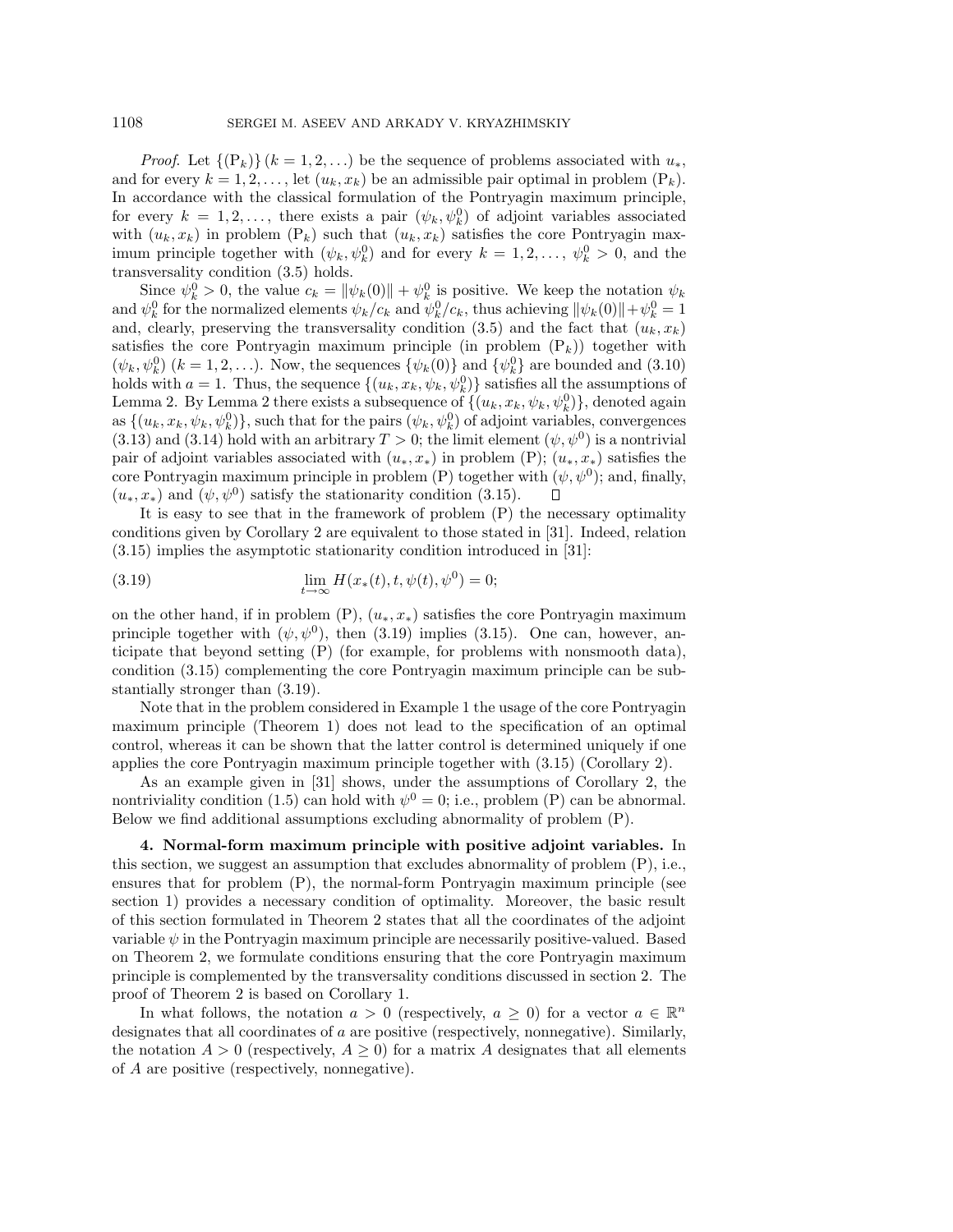The assumption complementing  $(A1)$ – $(A4)$  is the following. (A5) For every admissible pair  $(u, x)$  and for a.a.  $t \geq 0$ , one has

$$
\frac{\partial g(x(t), u(t))}{\partial x} > 0 \quad \text{and} \quad \frac{\partial f^i(x(t), u(t))}{\partial x^j} \ge 0 \quad \text{for all} \quad i, j : i \ne j.
$$

In typical models of regulated economic growth the coordinates of the state vector x represent positive-valued production factors. Normally it is assumed that the utility flow and the rate of growth of every production factor increase as all the production factors grow. In terms of problem  $(P)$ , this implies that the integrand  $g(x, u)$ in the goal functional (1.3), together with every coordinate of the right-hand side  $f(x, u)$  of the system equation (1.1), is monotonically increasing in every coordinate of x. These monotonicity properties (specified so that  $g(x, u)$  is strictly increasing in every coordinate of x) imply that assumption  $(A5)$  is satisfied. Note that the utility flow and the rates of growth of the production factors are normally positive, implying  $g(x, u) > 0$  and  $f(x, u) > 0$ . The latter assumptions as well as the assumption  $x > 0$ mentioned earlier appear in different combinations in the formulations of the results of this section.

The next theorem strengthens Theorem 1 under assumption (A5) and some positivity assumptions for f.

THEOREM 2. Let assumptions (A1)–(A5) be satisfied. There exists a  $u_0 \in U$  such that  $f(x_0, u_0) > 0$ , and for every admissible pair  $(u, x)$ , it holds that  $f(x(t), u(t)) \geq 0$ for a.a.  $t \geq 0$ . Let  $(u_*,x_*)$  be an admissible pair optimal in problem (P). Then there exists an adjoint variable  $\psi$  associated with  $(u_*,x_*)$  such that

(i)  $(u_*,x_*)$  satisfies relations (1.7) and (1.8) of the normal-form core Pontryagin maximum principle together with  $\psi$ ;

(ii)  $(u_*, x_*)$  and  $\psi$  satisfy the normal-form stationarity condition (3.18); (iii)

(4.1) 
$$
\psi(t) > 0 \quad \text{for all} \quad t \ge 0.
$$

*Proof.* Let  $\{(\mathbf{P}_k)\}(k=1,2,\ldots)$  be the sequence of problems associated with  $u_*$ and for every  $k = 1, 2, \ldots$ , let  $(u_k, x_k)$  be an admissible pair optimal in problem  $(P_k)$ . In accordance with the classical formulation of the normal-form Pontryagin maximum principle, for every  $k = 1, 2, \ldots$ , there exists an adjoint variable  $\psi_k$  associated with  $(u_k, x_k)$  in problem  $(P_k)$  such that  $(u_k, x_k)$  satisfies the normal-form core Pontryagin maximum principle (in problem  $(P_k)$ ) together with  $\psi_k$  and for every  $k = 1, 2, \ldots$ , the transversality condition (3.5) holds.

Observing assumption (A5), the adjoint equation resolved by  $\psi_k$  (see (3.16)), and transversality condition (3.5) for  $\psi_k$ , we easily find that  $\psi_k(t) > 0$  for all t sufficiently close to  $T_k$ . Let us show that

$$
(4.2) \t\t \psi_k(t) > 0 \t \text{for all} \t t \in [0, T_k).
$$

Suppose the contrary. Then, for some k, there exists a  $\tau \in [0, T_k)$  such that at least one coordinate of the vector  $\psi_k(\tau)$  vanishes. Let  $\xi$  be the maximum of all such  $\tau \in [0, T_k)$ , and let  $i \in \{1, 2, \ldots, n\}$  be such that  $\psi_k^i(\xi) = 0$ . Then,

(4.3) 
$$
\psi_k(t) > 0 \quad \text{for all} \quad t \in (\xi, T_k)
$$

and for all  $t \in [\xi, T_k]$ , we have

$$
(4.4)\ \psi_k^i(t) = -\int_{\xi}^t \left\langle \frac{\partial f^i(x_k(s), u_k(s))}{\partial x}, \psi_k(s) \right\rangle ds - \int_{\xi}^t e^{-\rho s} \frac{\partial g^i(x_k(s), u_k(s))}{\partial x} ds.
$$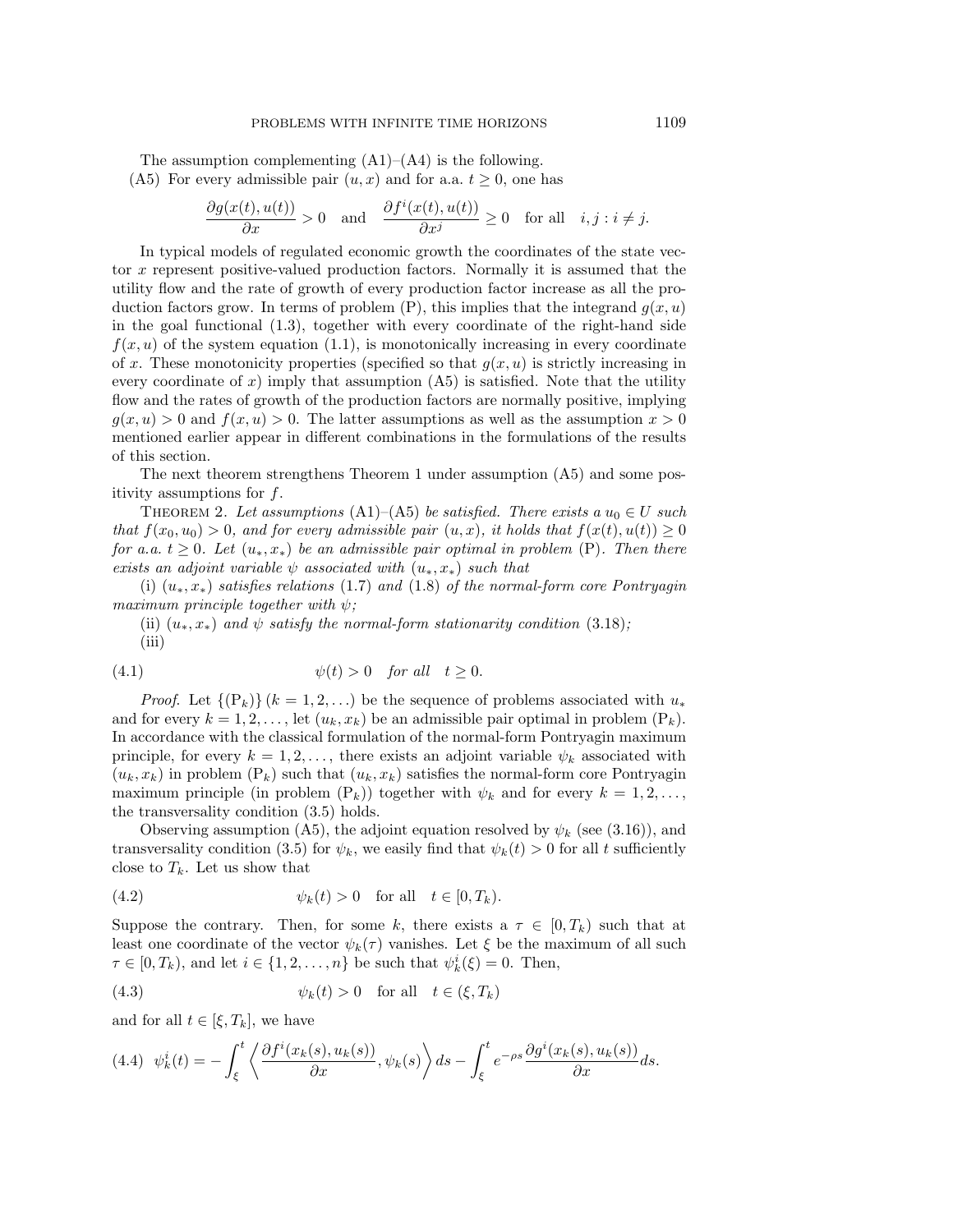The latter equation and assumption (A5) imply that there is an  $\epsilon > 0$  such that  $\psi_k^i(t) < 0$  for all  $t \in (\xi, \xi + \epsilon)$ , which contradicts (4.3). The contradiction proves (4.2).

Let us show that the sequence  $\{\psi_k(0)\}\$ is bounded. The equation for  $\psi_k$  (see (3.16)) and maximum condition (3.17) yield

$$
\frac{d}{dt}\tilde{H}_k(x_k(t),t,\psi_k(t)) \stackrel{a.e.}{=} \frac{\partial \tilde{\mathcal{H}}_k}{\partial t}(x_k(t),t,\tilde{u}_k(t),\psi_k(t))
$$
\n
$$
\stackrel{a.e.}{=} -\rho e^{-\rho t}g(x_k(t),u_k(t)) + (\rho+1)e^{-(\rho+1)t}\frac{||u_k(t)-z_k(t)||^2}{1+\sigma_k}
$$
\n
$$
+ 2e^{-(\rho+1)t}\frac{\langle u_k(t)-z_k(t),\dot{z}_k(t)\rangle}{1+\sigma_k}.
$$

Integrating over  $[0, T_k]$  and using the transversality condition (3.5), we arrive at

$$
\tilde{H}_k(x_0, 0, \psi_k(0)) = e^{-\rho T_k} \max_{u \in U} \left[ g(x_k(T_k), u) - e^{-T_k} \frac{\|u - z_k(T_k)\|^2}{1 + \sigma_k} \right]
$$

$$
+ \rho \int_0^{T_k} e^{-\rho t} g(x_k(t), u_k(t)) dt
$$

$$
- (\rho + 1) \int_0^{T_k} e^{-(\rho + 1)t} \frac{\|u_k(t) - z_k(t)\|^2}{1 + \sigma_k} dt
$$

$$
- 2 \int_0^{T_k} e^{-(\rho + 1)t} \frac{\langle u_k(t) - z_k(t), \dot{z}_k(t) \rangle}{1 + \sigma_k} dt.
$$

This, together with (3.1)–(3.3), implies that  $\tilde{H}_k(x_0, 0, \psi_k(0)) \leq M$  for some  $M > 0$ and all  $k = 1, 2, \ldots$ . Hence, by virtue of

$$
\langle f(x_0, u_0), \psi_k(0) \rangle + g(x_0, u_0) - \frac{\|u_0 - z_k(0)\|^2}{1 + \sigma_k} \leq \tilde{H}_k(x_0, 0, \psi_k(0)),
$$

we have

$$
\langle f(x_0, u_0), \psi_k(0) \rangle \le M + |g(x_0, u_0)| + (2|U| + 1)^2,
$$

where  $|U| = \max_{u \in U} ||u||$ . The latter estimate, assumption  $f(x_0, u_0) > 0$ , and (4.2) yield that the sequence  $\{\psi_k(0)\}\$ is bounded.

Therefore, the sequence  $\{(u_k, x_k, \psi_k)\}\$  satisfies all the assumptions of Corollary 1. By Corollary 1, there exists a subsequence of  $\{(u_k, x_k, \psi_k)\}\)$ , denoted again as  $\{(u_k, x_k, \psi_k)\}\$ , such that for every  $T > 0$ , one has convergence (3.14) for the adjoint variables  $\psi_k$ , where the limit element  $\psi$  is an adjoint variable associated with  $(u_*, x_*)$ in problem (P);  $(u_*, x_*)$  satisfies the normal-form core Pontryagin maximum principle in problem (P) together with  $\psi$ ; and, finally,  $(u_*, x_*)$  and  $\psi$  satisfy the normal-form asymptotic stationarity condition (3.18). Thus, for  $(u_*, x_*)$  and  $\psi$ , statements (i) and (ii) are proved.

From (3.14) and (4.2) it follows that  $\psi(t) \geq 0$  for all  $t \geq 0$ . Assumption (A5) and the fact that  $\psi$  solves the adjoint equation (1.7) imply (4.1), thus proving (iii). П

Now, we formulate conditions coupling the normal-form core Pontryagin maximum principle and the transversality conditions discussed in section 2.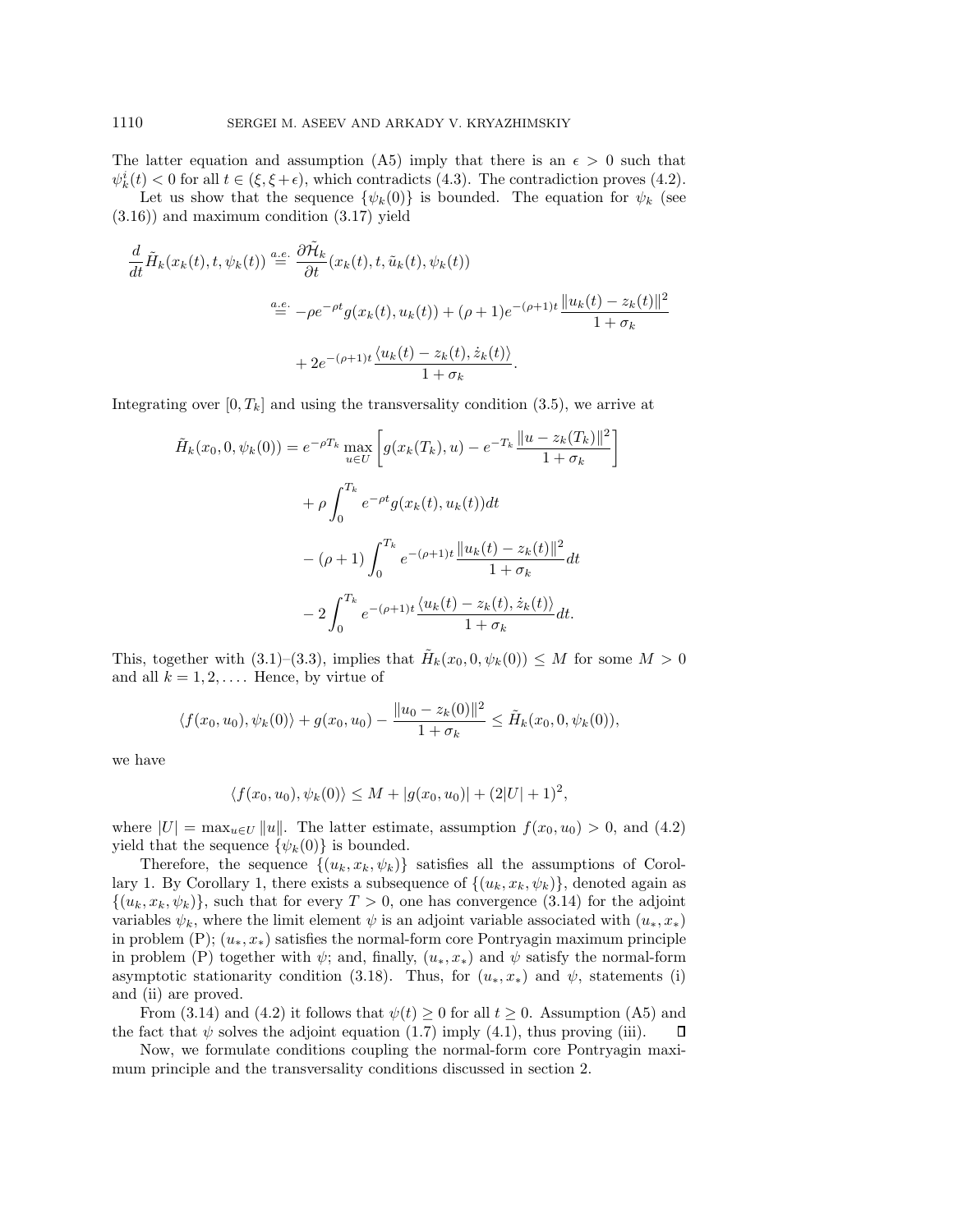COROLLARY 3. Let the assumptions of Theorem 2 be satisfied and

(4.5) 
$$
f(x_*(t), u_*(t)) \ge a_1
$$
 for a.a.  $t \ge 0$ ,

where  $a_1 > 0$ . Then there exists an adjoint variable  $\psi$  associated with  $(u_*, x_*)$  such that statements (i), (ii), and (iii) of Theorem 2 hold true and, moreover,  $\psi$  satisfies the transversality condition

(4.6) 
$$
\lim_{t \to \infty} \psi(t) = 0.
$$

*Proof.* By Theorem 2, there exists an adjoint variable  $\psi$  associated with  $(u_*, x_*)$ such that statements  $(i)$ ,  $(ii)$ , and  $(iii)$  of Theorem 2 hold true. Let us prove  $(4.6)$ . From  $(3.15)$  and  $(4.5)$  we get

$$
\lim_{t \to \infty} \langle a_1, \psi(t) \rangle \le \lim_{t \to \infty} \max_{u \in U} \langle f(x_*(t), u), \psi(t) \rangle = 0;
$$

the latter, together with (4.1), implies (4.6).  $\Box$ 

COROLLARY 4. Let the assumptions of Theorem 2 be satisfied, and let

$$
(4.7) \t\t x_0 \ge 0;
$$

(4.8) 
$$
g(x_*(t), u_*(t)) \ge 0 \text{ for a.a. } t \ge 0;
$$

and

(4.9) 
$$
\frac{\partial f(x_*(t), u_*(t))}{\partial x} \ge A \quad \text{for a.a.} \quad t \ge 0,
$$

where A is a matrix of order n such that  $A > 0$ . Then there exists an adjoint variable  $\psi$ associated with  $(u_*, x_*)$  such that statements (i), (ii), and (iii) of Theorem 2 hold true and, moreover,  $\psi$  satisfies the transversality condition

(4.10) 
$$
\lim_{t \to \infty} \langle x_*(t), \psi(t) \rangle = 0.
$$

*Proof.* By Theorem 2, there exists an adjoint variable  $\psi$  associated with  $(u_*, x_*)$ such that statements  $(i)$ ,  $(ii)$ , and  $(iii)$  of Theorem 2 hold true. Let us prove  $(4.10)$ . The system equation (1.1) and normal-form adjoint equation (1.7) yield

(4.11) 
$$
\frac{d}{dt} \langle x_*(t), \psi(t) \rangle = \langle f(x_*(t), u_*(t)), \psi(t) \rangle
$$

$$
- \left\langle x_*(t), \left[ \frac{\partial f(x_*(t), u_*(t))}{\partial x} \right]^* \psi(t) \right\rangle
$$

$$
- e^{-\rho t} \left\langle x_*(t), \frac{\partial g(x_*(t), u_*(t))}{\partial x} \right\rangle \text{ for a.a. } t \ge 0.
$$

From  $(4.7)$ , assumption  $(A5)$ , and  $(4.8)$ , it follows that

$$
-e^{-\rho t}\left\langle x_*(t),\frac{\partial g(x_*(t),u_*(t))}{\partial x}\right\rangle\leq 0\leq e^{-\rho t}g(x_*(t),u_*(t)).
$$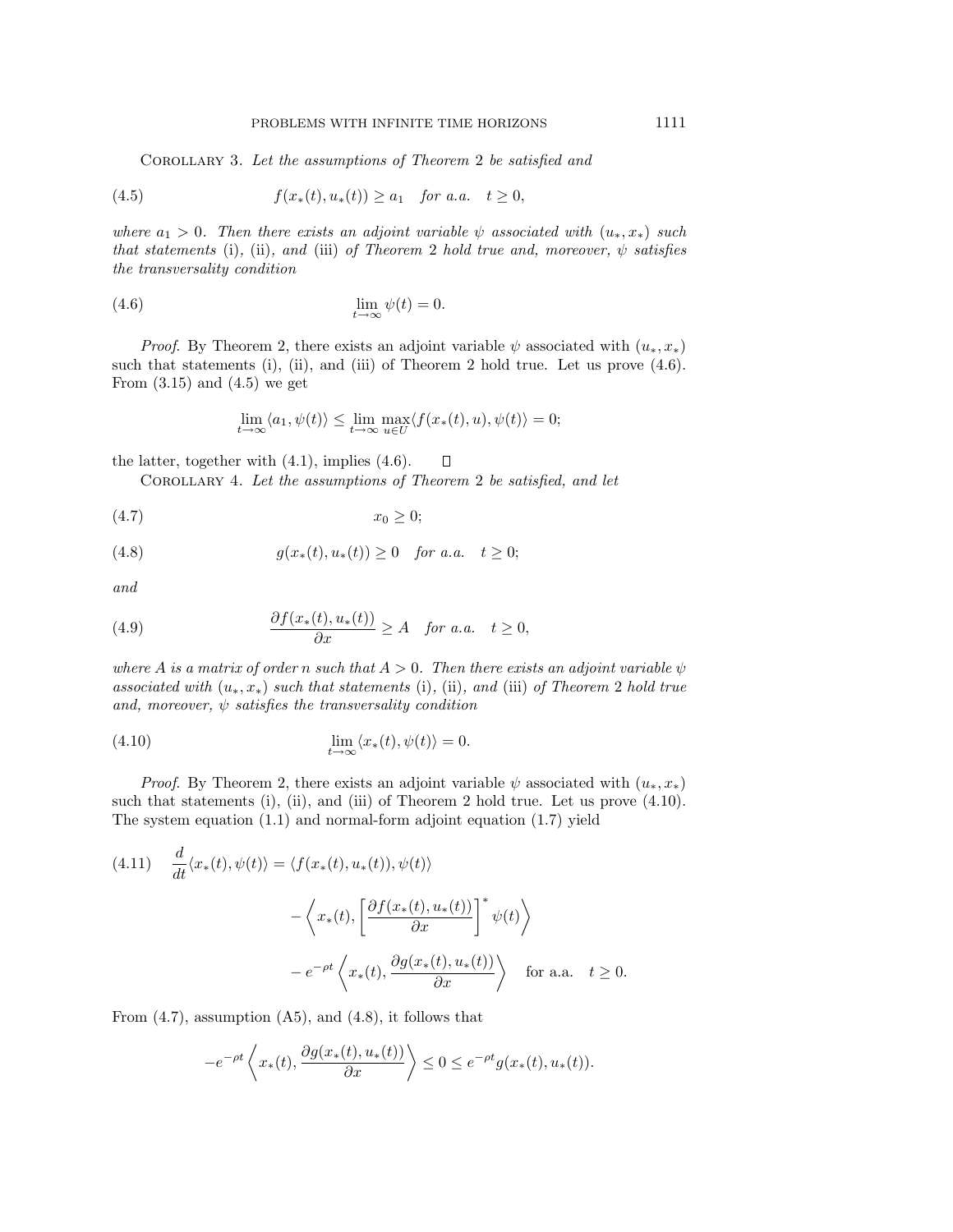Taking this into account and using assumption (A5), the normal-form maximum condition  $(1.8)$ , and assumption  $(4.9)$ , we continue  $(4.11)$  as follows:

$$
\frac{d}{dt} \langle x_*(t), \psi(t) \rangle \le \langle f(x_*(t), u_*(t)), \psi(t) \rangle
$$
  

$$
- \langle x_*(t), \left[ \frac{\partial f(x_*(t), u_*(t))}{\partial x} \right]^* \psi(t) \rangle + e^{-\rho t} g(x_*(t), u_*(t))
$$
  

$$
\le - \langle Ax_*(t), \psi(t) \rangle + \tilde{H}(x_*(t), t, \psi(t)) \quad \text{for a.a.} \quad t \ge 0.
$$

Therefore, by (4.9), for some  $\theta > 0$ , we have

$$
\frac{d}{dt}\langle x_*(t), \psi(t) \rangle \le -\theta \langle x_*(t), \psi(t) \rangle + \alpha(t),
$$

where

$$
\alpha(t) = \tilde{H}(x_*(t), t, \psi(t)) \to 0 \quad \text{as} \quad t \to \infty
$$

(see  $(3.18)$ ). Then, taking into account  $(4.7)$  and  $(4.1)$ , we get

(4.12) 
$$
0 \le \langle x_*(t), \psi(t) \rangle \le e^{-\theta t} \langle x_0, \psi(0) \rangle + e^{-\theta t} \int_0^t e^{\theta s} \alpha(s) ds.
$$

Furthermore,

$$
\dot{\alpha}(t) = \frac{d}{dt}\tilde{H}(x_*(t), t, \psi(t)) = \frac{\partial}{\partial t}\tilde{\mathcal{H}}(x_*(t), t, u_*(t), \psi(t))
$$

$$
= -\rho e^{-\rho t}g(x_*(t), u_*(t)) \le 0 \quad \text{for a.a.} \quad t \ge 0
$$

(here we used (4.8)). Therefore,

$$
\int_0^t e^{\theta s} \alpha(s) ds = \frac{1}{\theta} [e^{\theta t} \alpha(t) - \alpha(0)] + \frac{1}{\theta} \int_0^t e^{\theta s} \dot{\alpha}(s) ds \leq \frac{1}{\theta} (e^{\theta t} \alpha(t) - \alpha(0)).
$$

Substituting this estimate into (4.12), we get

$$
0 \le \langle x_*(t), \psi(t) \rangle \le e^{-\theta t} \langle x_0, \psi(0) \rangle + e^{-\theta t} \frac{1}{\theta} [e^{\theta t} \alpha(t) - \alpha(0)] \to 0 \quad \text{as} \quad t \to \infty. \qquad \Box
$$

The next theorem is, to a certain extent, an inversion of Theorem 2. It adjoins works treating the Pontryagin maximum principle as a key component in sufficient conditions of optimality. Within the finite-horizon setting, this line of analysis was initiated in [30]. In [1] the approach was extended to infinite-horizon optimal control problems.

THEOREM 3. Let assumptions  $(A1)$ – $(A5)$  be satisfied,  $x_0 \geq 0$ , and for every admissible pair  $(u, x)$ , it holds that  $f(x(t), u(t)) \geq 0$  and  $g(x(t), u(t)) \geq 0$  for a.a.  $t \geq 0$ . Let  $(u_*,x_*)$  be an admissible pair satisfying (4.9) with some  $A > 0$ , and there exists an adjoint variable  $\psi$  associated with  $(u_*, x_*)$  such that statements (i), (ii), and (iii) of Theorem 2 hold true. Finally, let the set G be convex and the function  $x \mapsto \tilde{H}(x, t, \psi(t)) : G \mapsto \mathbb{R}^1$  be concave for every  $t \geq 0$ . Then, the admissible pair  $(u_*, x_*)$  is optimal in problem  $(P)$ .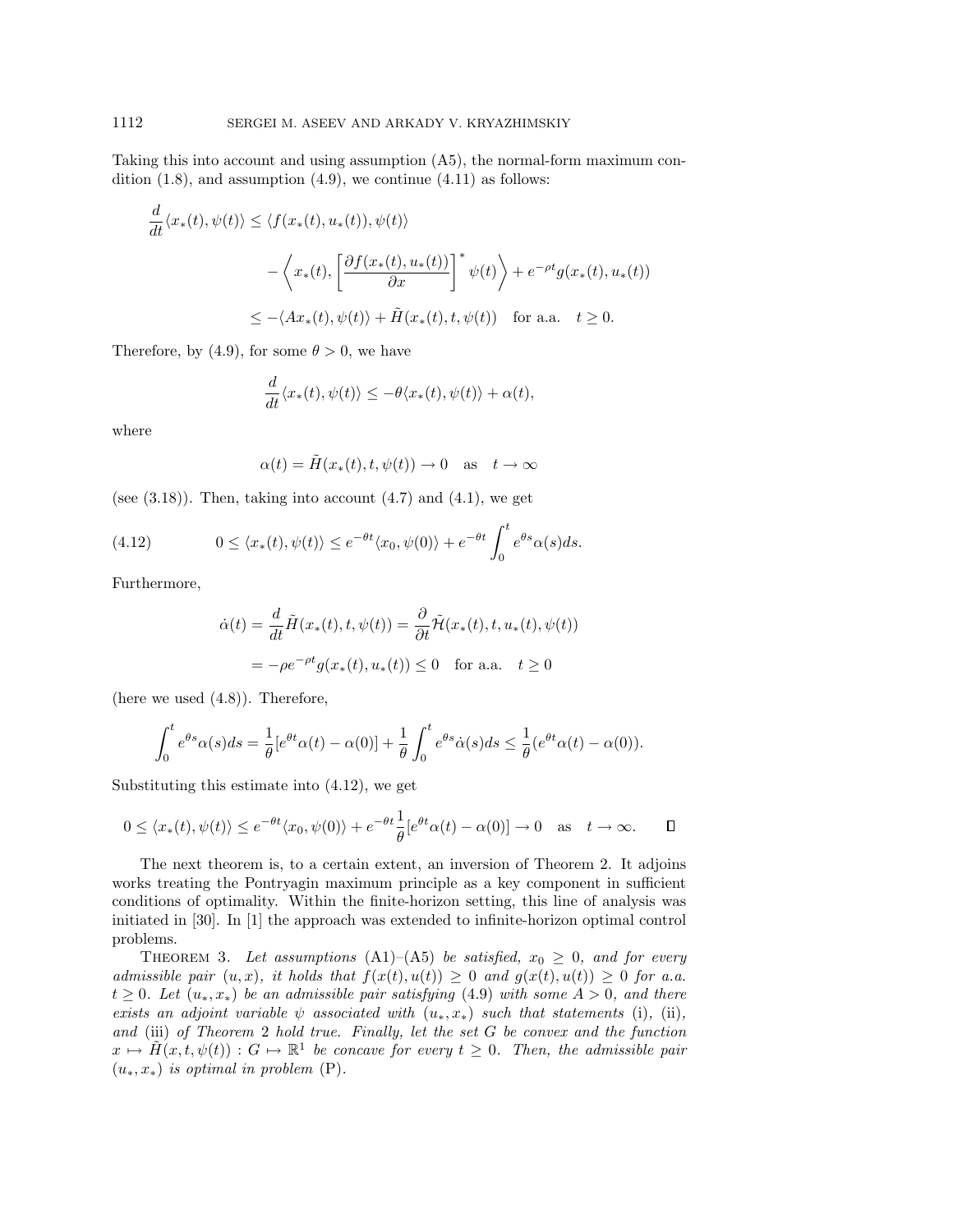We omit the proof, which is similar to the proofs given in [2] and [36].

Combining Corollary 4 and Theorem 3, we arrive at the following optimality criterion for problem (P).

COROLLARY 5. Let assumptions (A1)–(A5) be satisfied,  $x_0 \geq 0$ , and there exists  $a u_0 \in U$  such that  $f(x_0, u_0) > 0$ . For every admissible pair  $(u, x)$  it holds that  $f(x(t), u(t)) \geq 0$ ,  $g(x(t), u(t)) \geq 0$ , and  $\frac{\partial f(x(t), u(t))}{\partial x} \geq A$  for a.a.  $t \geq 0$  with some  $A > 0$ . Let, finally, the set G be convex and the function  $x \mapsto \tilde{H}(x, t, \psi) : G \mapsto \mathbb{R}^1$ be concave for every  $t \geq 0$  and for every  $\psi > 0$ . Then, an admissible pair  $(u_*, x_*)$ is optimal in problem (P) if and only if there exists an adjoint variable  $\psi$  associated with  $(u_*,x_*)$  such that statements (i), (ii), and (iii) of Theorem 2 hold true and the transversality condition (4.10) is satisfied.

**5. Case of dominating discount.** In [12], infinite-horizon necessary optimality conditions involving the normal-form core Pontryagin maximum principle and an integral characterization of global behavior of the adjoint variable were stated for problems with sufficiently large (dominating) discount factors; in this work the control system was assumed to be linear. In this section, we consider problem (P) for the nonlinear control system (1.1) and apply the approximation scheme developed in section 3 in the case of the dominating discount. If system  $(1.1)$  is linear, the basic statement of this section (Theorem 4) leads to a formulation of the Pontryagin maximum principle (Corollary 7), which is stronger than that given in [12].

Following  $[12]$ , we posit the next growth constraint on  $g$ .

(A6) There exist a  $\kappa \geq 0$  and an  $r \geq 0$  such that

$$
\left\|\frac{\partial g(x,u)}{\partial x}\right\| \le \kappa(1+\|x\|^r) \quad \text{for all} \quad x \in G \quad \text{and for all} \quad u \in U.
$$

Given an admissible pair  $(u, x)$ , we denote by  $Y_{(u, x)}$  the normalized fundamental matrix for the linear differential equation

(5.1) 
$$
\dot{y}(t) = \frac{\partial f(x(t), u(t))}{\partial x} y(t);
$$

more specifically,  $Y_{(x,u)}$  is the  $n \times n$  matrix-valued function on  $[0,\infty)$  whose columns  $y_i$   $(i = 1, ..., n)$  are the solutions to (5.1) such that  $y_i^j(0) = \delta_{i,j}$   $(i, j = 1, ..., n)$ , where  $\delta_{i,i} = 1$  and  $\delta_{i,j} = 0$  for  $i \neq j$ ; for every  $t \geq 0$ ,  $||Y_{(u,x)}(t)||$  stands for the standard norm of  $Y_{(u,x)}(t)$  as a linear operator in  $\mathbb{R}^n$ . Similarly, given an admissible pair  $(u, x)$ , we denote by  $Z_{(u, x)}$  the normalized fundamental matrix for the linear differential equation

$$
\dot{z}(t) = -\left[\frac{\partial f(x(t), u(t))}{\partial x}\right]^* z(t).
$$

Note that

(5.2) 
$$
[Z_{(u,x)}(t)]^{-1} = [Y_{(u,x)}(t)]^*.
$$

- We introduce the following growth assumption.
- (A7) There exist a  $\lambda \in \mathbb{R}^1$ , a  $C_1 \geq 0$ , a  $C_2 \geq 0$ , and a  $C_3 \geq 0$  such that for every admissible pair  $(u, x)$ , one has

$$
||x(t)|| \le C_1 + C_2 e^{\lambda t} \quad \text{for all} \quad t \ge 0
$$

and

$$
||Y_{(u,x)}(t)|| \leq C_3 e^{\lambda t} \quad \text{for all} \quad t \geq 0.
$$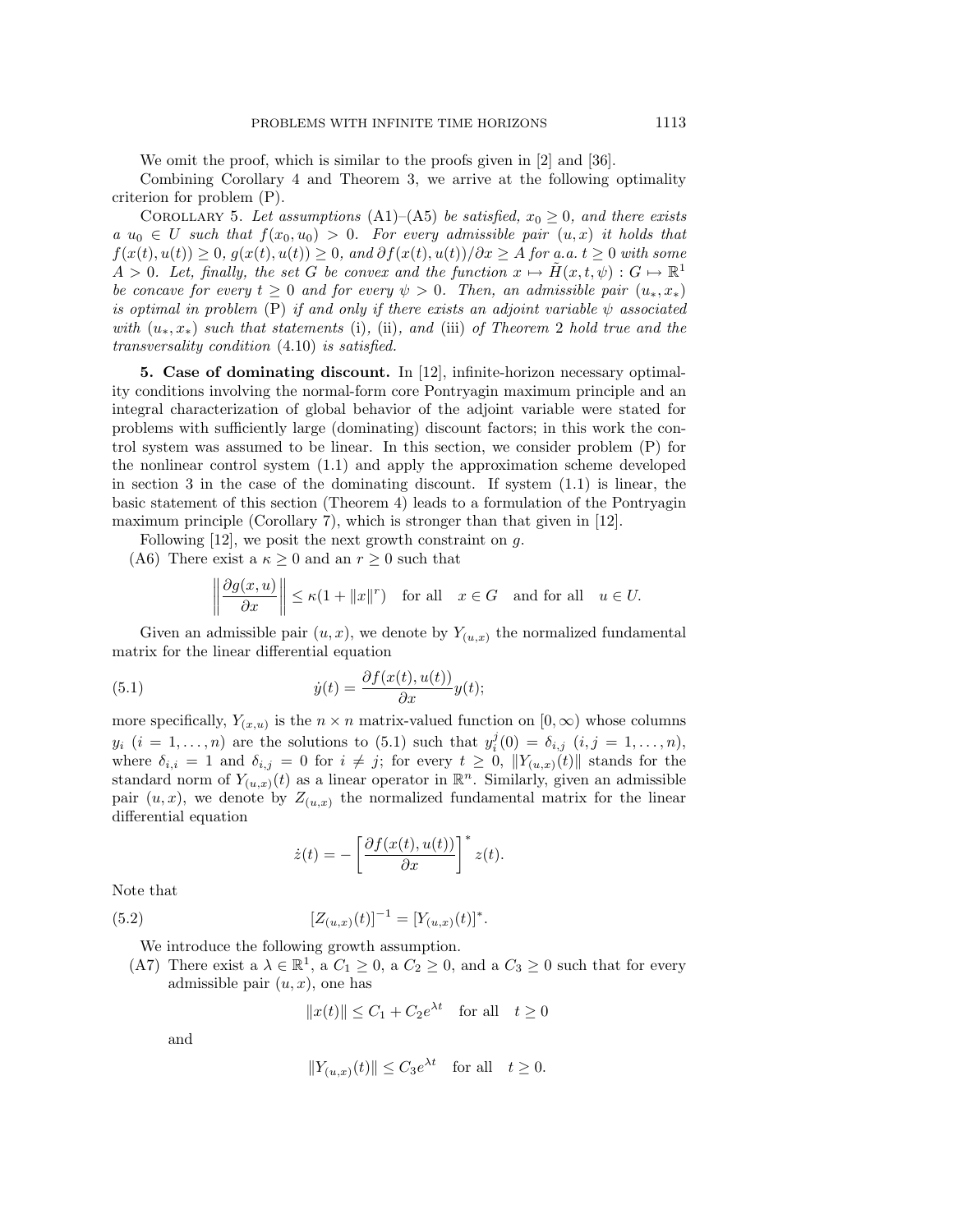It is easily seen that assumption (A6) implies that there exist a  $C_4 \geq 0$  and a  $C_5 \geq 0$  such that for every admissible pair  $(u, x)$ , one has

(5.3) 
$$
|g(x(t), u(t))| \le C_4 + C_5 ||x(t)||^{r+1} \text{ for all } t \ge 0.
$$

Furthermore, (A7) and (5.3) imply that

$$
e^{-\rho t}|g(x(t), u(t))| \le C_6 e^{-\rho t} + C_7 e^{-(\rho - (r+1)\lambda)t}
$$

holds for every admissible pair  $(u, x)$  with  $C_6 \geq 0$  and  $C_7 \geq 0$  not depending on  $(u, x)$ . Therefore, if  $\rho > 0$ , then assumptions (A6) and (A7) imply (A4), provided  $\rho > (r+1)\lambda$ . The latter inequality implies that the discount parameter  $\rho$  in the goal functional (1.3) dominates the growth parameters r and  $\lambda$  (see (A6) and (A7)), which is a counterpart of a condition assumed in [12].

The proof of the next result is based on Corollary 1.

THEOREM 4. Let assumptions  $(A1)$ – $(A4)$ ,  $(A6)$ , and  $(A7)$  be satisfied and let  $\rho > (r+1)\lambda$ . Let  $(u_*,x_*)$  be an admissible pair optimal in problem (P). Then there exists an adjoint variable  $\psi$  associated with  $(u_*,x_*)$  such that

(i)  $(u_*,x_*)$  satisfies relations (1.7) and (1.8) of the normal-form core Pontryagin maximum principle together with  $\psi$ ;

(ii)  $(u_*, x_*)$  and  $\psi$  satisfy the normal-form stationarity condition (3.18);

(iii) for every  $t \geq 0$ , the integral

(5.4) 
$$
I_*(t) = \int_t^{\infty} e^{-\rho s} [Z_*(s)]^{-1} \frac{\partial g(x_*(s), u_*(s))}{\partial x} ds,
$$

where  $Z_* = Z_{(u_*,x_*)}$ , converges absolutely and

(5.5) 
$$
\psi(t) = Z_*(t)I_*(t).
$$

*Proof.* Let  $\{(\mathcal{P}_k)\}\ (k=1,2,\ldots)$  be the sequence of problems associated with  $u_*$ and for every  $k = 1, 2, \ldots$ , let  $(u_k, x_k)$  be an admissible pair optimal in problem  $(P_k)$ . In accordance with the classical formulation of the normal-form Pontryagin maximum principle, for every  $k = 1, 2, \ldots$ , there exists an adjoint variable  $\psi_k$  associated with  $(u_k, x_k)$  in problem  $(P_k)$  such that  $(u_k, x_k)$  satisfies the normal-form core Pontryagin maximum principle (in problem  $(P_k)$ ) together with  $\psi_k$  and for every  $k = 1, 2, \ldots$ , the transversality condition (3.5) holds.

Let us show that the sequence  $\{\psi_k(0)\}\$ is bounded. Using the standard representation of the solution  $\psi_k$  to the linear normal-form adjoint equation (3.16) with the zero-boundary condition (3.5) through the fundamental matrix  $Z_k = Z_{(u_k,x_k)}$  of the corresponding linear homogeneous equation (see, e.g., [25]), we get

$$
\psi_k(0) = \int_0^{T_k} e^{-\rho s} [Z_k(s)]^{-1} \frac{\partial g(x_k(s), u_k(s))}{\partial x} ds.
$$

Therefore, due to (5.2),

$$
\|\psi_k(0)\| \le \int_0^{T_k} e^{-\rho s} \|Y_{(x_k, u_k)}(s)\| \left\|\frac{\partial g(x_k(s), u_k(s))}{\partial x}\right\| ds,
$$

and due to assumptions (A6) and (A7),

$$
\|\psi_k(0)\| \le \int_0^{T_k} (C_8 e^{-(\rho - \lambda)s} + C_9 e^{-(\rho - (r+1)\lambda)s}) ds,
$$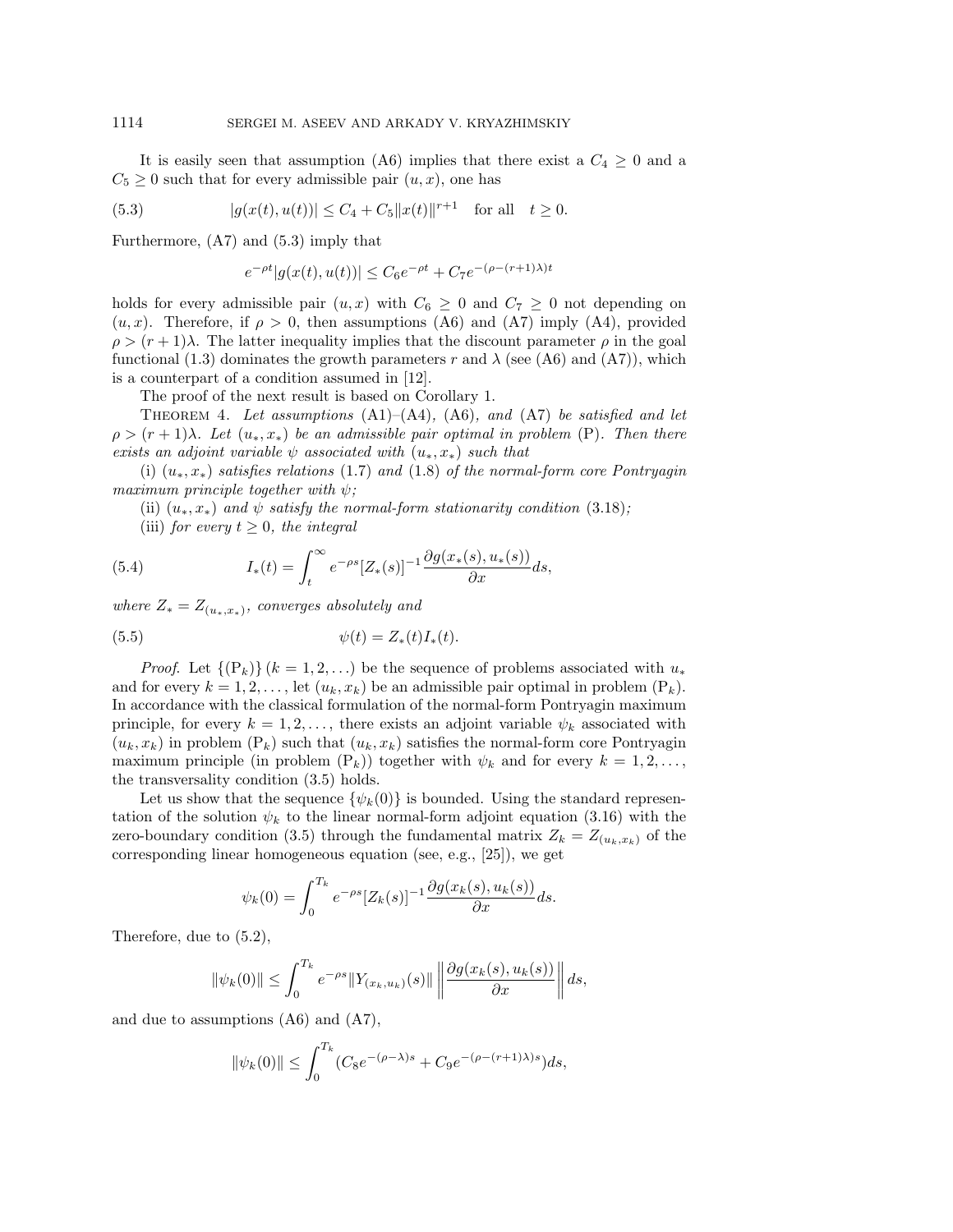where  $C_8 \geq 0$  and  $C_9 \geq 0$  do not depend on k. Now the assumption  $\rho > (r+1)\lambda$ implies that the sequence  $\{\psi_k(0)\}\$ is bounded.

Therefore, the sequence  $\{(u_k, x_k, \psi_k)\}\$  satisfies all the assumptions of Corollary 1. By Corollary 1, there exists a subsequence of  $\{(u_k, x_k, \psi_k)\}\)$ , denoted again as  $\{(u_k, x_k, \psi_k)\}\$ , such that for every  $T > 0$ , one has convergences (3.11) and (3.12) for the admissible pairs  $(u_k, x_k)$  and convergence (3.14) for the adjoint variables  $\psi_k$ , where the limit element  $\psi$  is an adjoint variable associated with  $(u_*,x_*)$  in problem (P);  $(u_*, x_*)$  satisfies the normal-form core Pontryagin maximum principle in problem (P) together with  $\psi$ ; and, finally,  $(u_*,x_*)$  and  $\psi$  satisfy the normal-form stationarity condition (3.18). Thus, for  $(u_*,x_*)$  and  $\psi$ , statements (i) and (ii) are proved.

Consider the integral  $I_*(t)$  in (5.4) for an arbitrary  $t \geq 0$ . Convergences (3.11) and (3.12) imply

(5.6) 
$$
Z_k(s) \to Z_*(s) \quad \text{for all} \quad s \ge 0.
$$

Hence,

$$
I_*(t) = \lim_{T \to \infty} \int_t^T e^{-\rho s} [Z_*(s)]^{-1} \frac{\partial g(x_*(s), u_*(s))}{\partial x} ds
$$
  
= 
$$
\lim_{T \to \infty} \lim_{k \to \infty} \int_t^T e^{-\rho s} [Z_k(s)]^{-1} \frac{\partial g(x_k(s), u_k(s))}{\partial x} ds.
$$

Furthermore, from (5.2) and (A7) it follows that for all  $s \geq 0$ ,

$$
e^{-\rho t} \|[Z_k(s)]^{-1}\| \left\| \frac{\partial g(x_k(s), u_k(s))}{\partial x} \right\| \le C_{10} e^{-(\rho - \lambda)s} + C_{11} e^{-(\rho - (r+1)\lambda)s}
$$

with some positive  $C_{10}$  and  $C_{11}$ . Therefore,  $I_*(t)$  converges absolutely. Let us prove (5.5). Integrate the adjoint equation for  $\psi_k$  (see (3.16)) over [t, T<sub>k</sub>] assuming that k is large enough (i.e.,  $T_k \geq t$ ) and taking into account the transversality condition (3.5). We get

(5.7) 
$$
\psi_k(t) = Z_k(t) \int_t^{T_k} e^{-\rho s} Z_k^{-1}(s) \frac{\partial g(x_k(s), u_k(s))}{\partial x} ds.
$$

Convergences (3.11) and (3.12) (holding for every  $T > 0$ ) imply that  $x_k(s) \to x_*(s)$  for all  $s > 0$  and  $u_k(s) \to u_*(s)$  for a.a.  $s > 0$ . The latter convergences, convergences (5.6) and (3.14), and the absolute convergence of the integral  $I_*(t)$  yield that the desired equality (5.5) is the limit of (5.7) with  $k \to \infty$ . Statement (iii) is proved.  $\square$ equality (5.5) is the limit of (5.7) with  $k \to \infty$ . Statement (iii) is proved.

Now we recall some facts from the stability theory (see [18], [20]).

Consider a linear differential equation

$$
(5.8) \qquad \qquad \dot{x}(t) = A(t)x(t).
$$

Here  $t \in [0,\infty)$ ,  $x \in \mathbb{R}^n$ , and the components of the real  $n \times n$  matrix function A are measurable and bounded.

Let x be a nonzero solution to  $(5.8)$ . Then, a number

$$
\lambda = \limsup_{t \to \infty} \frac{1}{t} \ln \|x(t)\|
$$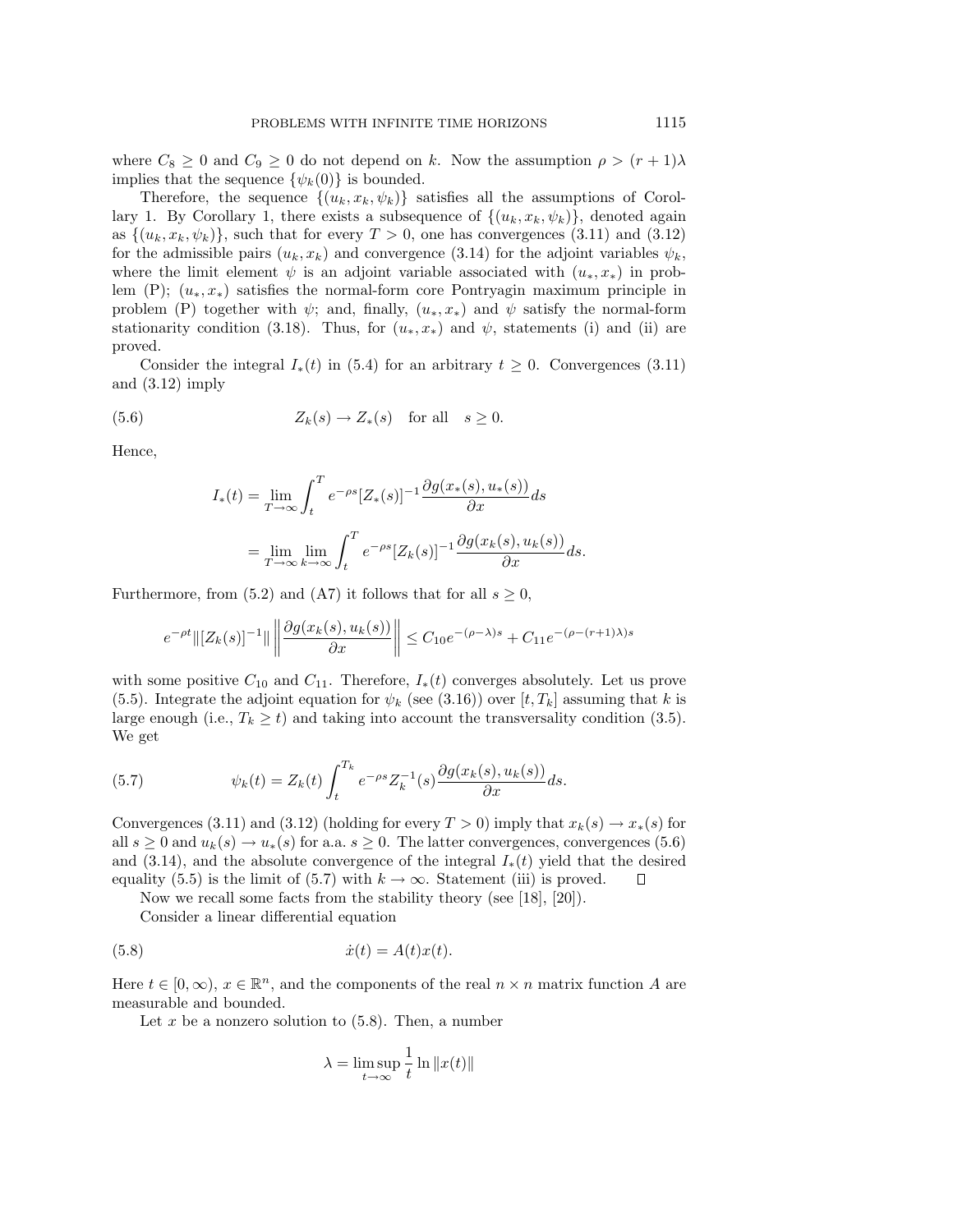is said to be the Lyapunov characteristic number of  $x$ . Note that the characteristic number  $\lambda$  was defined by A. M. Lyapunov with the opposite sign [29].

The Lyapunov characteristic number of any nonzero solution to (5.8) is finite. The set of the characteristic numbers for all nonzero solutions to (5.8) is called the Lyapunov spectrum of  $(5.8)$ . The Lyapunov spectrum of  $(5.8)$  has no more than n elements. A fundamental system  $x_1, \ldots, x_n$  of solutions to (5.8) is said to be normal if the sum of their characteristic numbers is minimal in the set of all fundamental systems of solutions to (5.8). A normal fundamental system always exists. If  $x_1, \ldots, x_n$  is a normal fundamental system of solutions to (5.8), then the characteristic numbers for  $x_1,\ldots,x_n$  cover the Lyapunov spectrum of (5.8) (for different  $x_j$  and  $x_k$  the Lyapunov characteristic numbers may coincide). Any normal fundamental system contains the same number  $n_s$  of solutions to (5.8) with characteristic number  $\lambda_s$ ,  $1 \leq s \leq l$ ,  $l \leq n$ , from the Lyapunov spectrum of (5.8).

Let  $\sigma = \sum_{s=1}^{l} n_s \lambda_s$  be the sum of all numbers  $\lambda_1, \ldots, \lambda_l$  from the Lyapunov spectrum of  $(5.8)$  taken according to their multiplicity. Equation  $(5.8)$  is called regular if

$$
\sigma = \liminf_{t \to \infty} \frac{1}{t} \int_0^t \text{tr}A(s)ds,
$$

where  $trA(s)$  is the trace of matrix  $A(s)$ . If (5.8) is regular, then for every  $\epsilon > 0$ , the Cauchy matrix  $(s, t) \mapsto K(s, t)$  for  $(5.8)$  satisfies

(5.9) 
$$
||K(s,t)|| \leq \kappa_1 e^{\bar{\lambda}(s-t)+\epsilon s} \quad \text{for all} \quad t \geq 0 \quad \text{and all} \quad s \geq t,
$$

where  $\bar{\lambda}$  is the maximum element in the Lyapunov spectrum of (5.8) and  $\kappa_1 \geq 0$  is a constant depending only on  $\epsilon$  (see [20]).

Corollary 6. Let the assumptions of Theorem 4 be satisfied, let the linear differential equation

(5.10) 
$$
\dot{y}(t) = \frac{\partial f(x_*(t), u_*(t))}{\partial x} y(t)
$$

be regular, and let  $\lambda \geq \overline{\lambda}$ , where  $\overline{\lambda}$  is the maximum element in the Lyapunov spectrum of (5.10). Then for every  $\epsilon > 0$ , it holds that

(5.11) 
$$
\|\psi(t)\| \le \kappa_2(e^{-\rho t + \epsilon t} + e^{-(\rho - r\lambda)t + \epsilon t}) \quad \text{for all} \quad t \ge 0,
$$

where  $\kappa_2 \geq 0$  is a constant depending only on  $\epsilon$ .

*Proof.* By  $(5.5)$  and  $(5.2)$ ,

$$
\psi(t) = \int_t^{\infty} e^{-\rho s} \left[ \left[ Y_*(t) \right]^* \right]^{-1} \left[ Y_*(s) \right]^* \frac{\partial g(x_*(s), u_*(s))}{\partial x} ds
$$
  

$$
= \int_t^{\infty} e^{-\rho s} \left[ Y_*(s) \left[ Y_*(t) \right]^{-1} \right]^* \frac{\partial g(x_*(s), u_*(s))}{\partial x} ds
$$
  

$$
= \int_t^{\infty} e^{-\rho s} \left[ K(s, t) \right]^* \frac{\partial g(x_*(s), u_*(s))}{\partial x} ds,
$$

where  $Y_* = Y_{(u_*,x_*)}$  is a normalized fundamental solution matrix of (5.10) and  $K(s,t) = Y_*(s)[Y_*(t)]^{-1}$  is the Cauchy matrix of (5.10). Hence, by (A6), (A7), and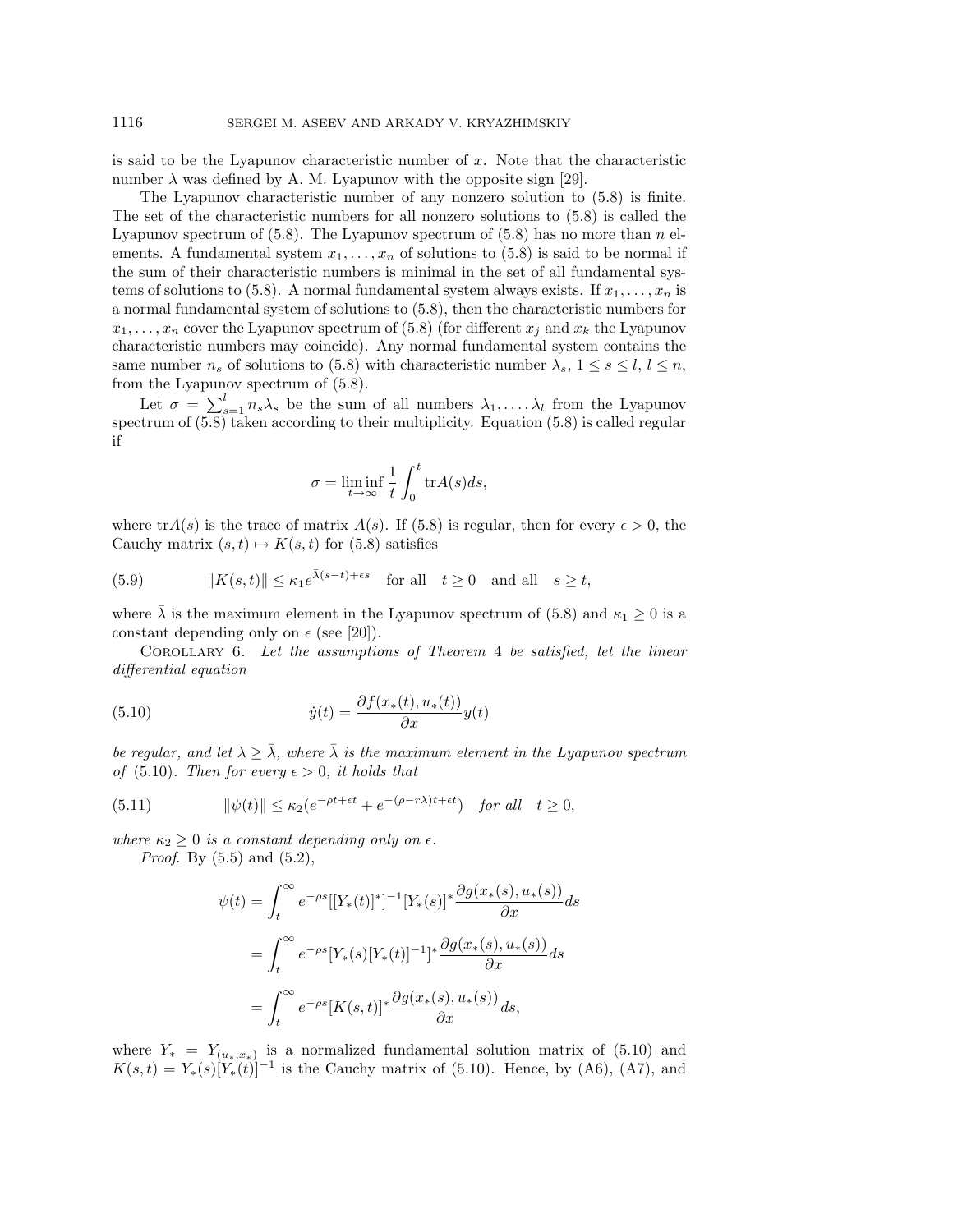(5.9), for any  $0 < \epsilon < \min\{\rho - \lambda, \rho - (r + 1)\lambda\}$ , we have

$$
\|\psi(t)\| \le \int_t^\infty e^{-\rho s} \|[K(s,t)]^* \|\left\| \frac{\partial g(x_*(s), u_*(s))}{\partial x} \right\| ds
$$
  

$$
\le C_{12} \int_t^\infty e^{-\rho s} e^{\bar{\lambda}(s-t)} e^{\epsilon s} (1 + e^{r\lambda s}) ds
$$
  

$$
\le \kappa_2 (e^{-\rho t + \epsilon t} + e^{-(\rho - r\lambda)t + \epsilon t}),
$$

where  $C_{12} \ge 0$  and  $\kappa_2 \ge 0$  depend only on  $\epsilon$ . Hence, estimate (5.11) holds for any  $\epsilon > 0$ .  $\Box$ 

Note that if  $\rho > 0$ , then Corollary 6 implies the validity of both (2.1) and (2.2).

Now, let us consider the situation where the control system (1.1) is linear and stationary. Problem (P) is specified as follows.

Problem (P1):

(5.12) 
$$
\dot{x}(t) = Fx(t) + u(t), \qquad u(t) \in U;
$$

$$
x(0) = x_0;
$$

$$
\text{maximize } J(x, u) = \int_0^\infty e^{-\rho t} g(x(t), u(t)) dt;
$$

here F is a real  $n \times n$  matrix.

Let  $\lambda_F$  be the maximum of the real parts of the eigenvalues of F. Then  $\lambda_F$  is the maximal number from the Lyapunov spectrum of the linear homogenous differential equation corresponding to (5.12), and for any  $\epsilon > 0$ , we have

$$
||e^{Ft}|| \leq C_{13}e^{(\lambda_F + \epsilon)t} \quad \text{for all} \quad t \geq 0.
$$

Here,  $e^{Ft}$  is the exponential of matrix F and  $C_{13} \geq 0$  is a constant depending only on  $\epsilon$  (see [20]). A standard representation of a solution to (5.12) through the matrix exponential  $e^{Ft}$  (see [25]) implies that for any  $\epsilon > 0$  and for any admissible trajectory x of system (5.12), it holds that

$$
||x(t)|| \le C_{14} + C_{15}e^{(\lambda_F + \epsilon)t} \quad \text{for all} \quad t \ge 0,
$$

where  $C_{14} \geq 0$  and  $C_{15} \geq 0$  depend only on  $\epsilon$ . Thus, for an arbitrary  $\lambda > \lambda_F$ , assumption (A7) is satisfied. The latter observation and the fact that every linear stationary equation is regular [20] imply the following specification of Corollary 6 for problem (P1).

COROLLARY 7. Let assumptions (A3), (A4), and (A6) be satisfied and let  $\rho >$  $(r+1)\lambda_F$ . Let  $(u_*,x_*)$  be an admissible pair optimal in problem (P1). Then there exists an adjoint variable  $\psi$  associated with  $(u_*,x_*)$  such that

(i)  $(u_*,x_*)$  satisfies relations (1.7) and (1.8) of the normal-form core Pontryagin maximum principle together with  $\psi$ ;

(ii)  $(u_*, x_*)$  and  $\psi$  satisfy the normal-form stationarity condition (3.18);

(iii) for every  $\epsilon > 0$ , it holds that

$$
\|\psi(t)\| \le \kappa_3(e^{-\rho t + \epsilon t} + e^{-(\rho - r\lambda_F)t + \epsilon t}) \quad \text{for all} \quad t \ge 0,
$$

where  $\kappa_3 \geq 0$  is a constant depending only on  $\epsilon$ .

Note that if  $\rho > 0$ , then Corollary 7 implies the validity of both (2.1) and (2.2).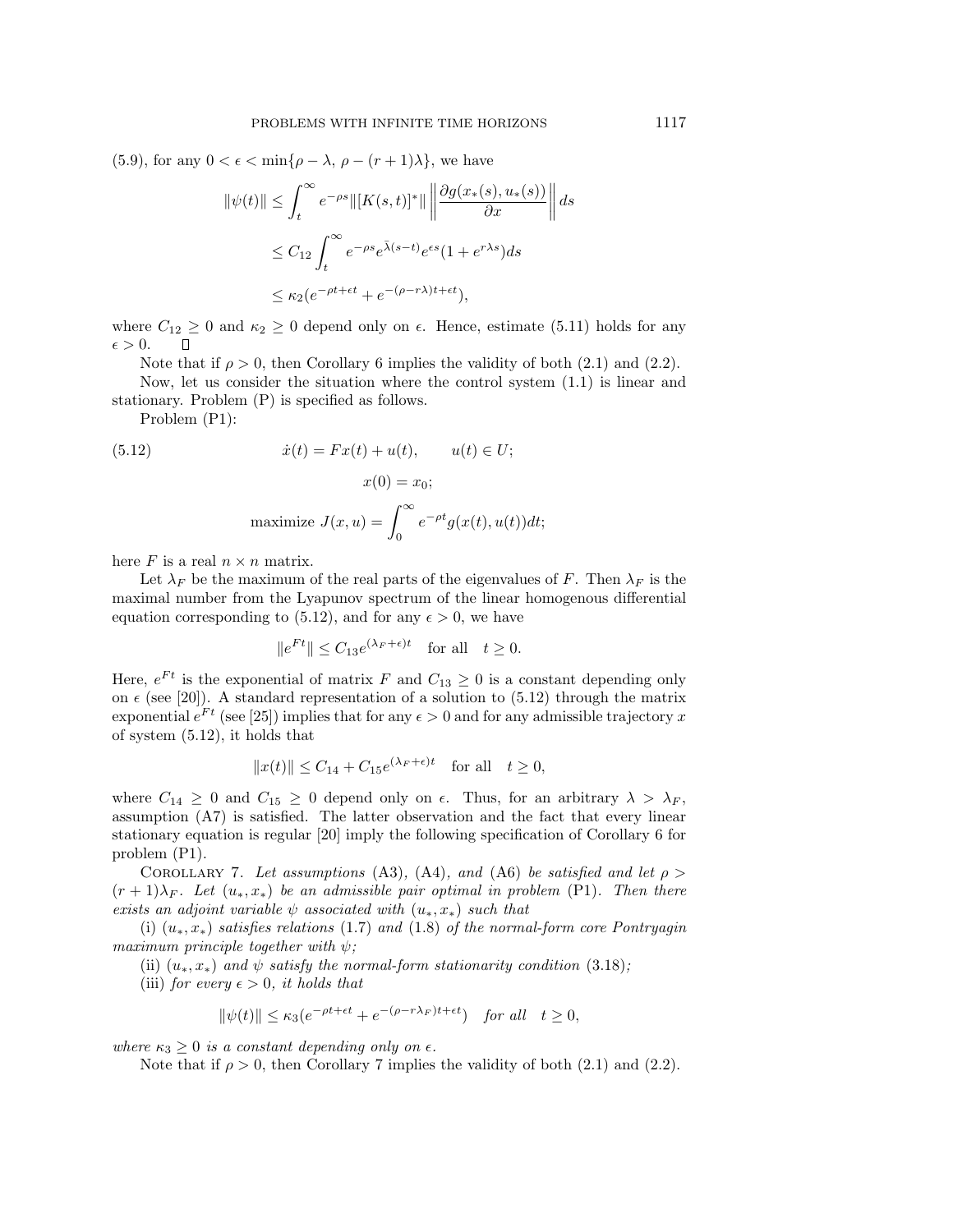#### REFERENCES

- [1] K. Arrow, Application of control theory to economic growth, in Mathematics of the Decision Sciences, Part 2, AMS, Providence, RI, 1968, pp. 85–119.
- [2] K. Arrow and M. Kurz, Public Investment, the Rate of Return, and Optimal Fiscal Policy, The Johns Hopkins University Press, Baltimore, MD, 1970.
- [3] A. V. ARUTYUNOV, *Perturbations of extremal problems with constraints and necessary optimal*ity conditions, in Mathematical Analysis, Vol. 27, Itogi Nauki i Tekhniki, VINITI, Moscow, 1989, pp. 147–235 (in Russian); J. Soviet Math., 54 (1991), pp. 1342–1400 (in English).
- [4] A. V. ARUTYUNOV AND S. M. ASEEV, *Investigation of the degeneracy phenomenon of the* maximum principle for optimal control problems with state constraints, SIAM J. Control Optim., 35 (1997), pp. 930–952.
- [5] S. M. Aseev, The method of smooth approximations in the theory of necessary optimality conditions for differential inclusions, Izv. Math., 61 (1997), pp. 235–258.
- [6] S. M. Aseev, Methods of regularization in nonsmooth problems of dynamic optimization, J. Math. Sci. (New York), 94 (1999), pp. 1366–1393.
- [7] S. M. Aseev, Extremal problems for differential inclusions with state constraints, Proc. Steklov Inst. Math., 233 (2001), pp. 1–63.
- [8] S. ASEEV, G. HUTSCHENREITER, AND A. KRYAZHIMSKII, A Dynamic Model of Optimal Allocation of Resources to R&D, IIASA Interim Report IR-02-16, Laxenburg, Austria, 2002.
- [9] S. M. Aseev, A. V. Kryazhimskii, and A. M. Tarasyev, First Order Necessary Optimality Conditions for a Class of Infinite-Horizon Optimal Control Problems, IIASA Interim Report IR-01-007, Laxenburg, Austria, 2001.
- [10] S. M. Aseev, A. V. Kryazhimskii, and A. M. Tarasyev, The Pontryagin maximum principle and transversality conditions for an optimal control problem with infinite time interval, Proc. Steklov Inst. Math., 233 (2001), pp. 64–80.
- [11] S. M. ASEEV, A. V. KRYAZHIMSKII, AND A. M. TARASYEV, The maximum principle and transversality conditions for a class of optimal economic growth problems, in Proceedings of the 5th IFAC Symposium on Nonlinear Control Systems (St.-Petersburg, Russia), A. L. Fradkov and A. B. Kurzhanski, eds., Elsevier, New York, 2002, pp. 64–68.
- [12] J. P. Aubin and F. H. Clarke, Shadow prices and duality for a class of optimal control problems, SIAM J. Control Optim., 17 (1979), pp. 567–586.
- [13] E. J. BALDER, An existence result for optimal economic growth problems, J. Math. Anal. Appl., 95 (1983), pp. 195–213.
- [14] R. Barro and X. Sala-i-Martin, Economic Growth, McGraw–Hill, New York, 1995.
- [15] L. M. Benveniste and J. A. Scheinkman, Duality theory for dynamic optimization models of economics: The continuous time case, J. Econom. Theory, 27 (1983), pp. 1–19.
- [16] J. BLOT AND P. MICHEL, First-order necessary conditions for infinite-horizon variational problems, J. Optim. Theory Appl., 88 (1996), pp. 339–364.
- [17] D. A. Carlson, A. B. Haurie, and A. Leizarowitz, Infinite Horizon Optimal Control. Deterministic and Stochastic Systems, Springer-Verlag, Berlin, 1991.
- [18] L. CESARI, Asymptotic Behavior and Stability Problems in Ordinary Differential Equations, Springer-Verlag, Berlin, 1959.
- [19] L. Cesari, Optimization—Theory and Applications. Problems with Ordinary Differential Equations, Springer-Verlag, New York, 1983.
- [20] B. P. DEMIDOVICH, Lectures on Mathematical Stability Theory, The Moscow State University Press, Moscow, 1998 (in Russian).
- [21] I. EKELAND, Some variational problems arising from mathematical economics, in Mathematical Economics, Lecture Notes in Math. 1330, Springer-Verlag, Berlin, 1988, pp. 1–18.
- [22] A. F. Filippov, On certain questions in the theory of optimal control, Vestn. Mosk. Univ. Ser. Mat. Mekh. Astron. Fiz. Khom., 2 (1959), pp. 25–32 (in Russian); J. Soc. Indust. Appl. Math. Ser. A: Control, 1 (1962), pp. 76–84 (in English).
- [23] G. M. Grossman and E. Helpman, Innovation and Growth in the Global Economy, MIT Press, Cambridge, MA, 1991.
- [24] H. Halkin, Necessary conditions for optimal control problems with infinite horizons, Econometrica, 42 (1974), pp. 267–272.
- [25] P. Hartman, Ordinary Differential Equations, John Wiley and Sons, New York, 1964.
- [26] T. KAMIHIGASHI, Necessity of transversality conditions for infinite horizon problems, Econometrica, 69 (2001), pp. 995–1012.
- [27] T. Koopmans, Objectives, constraints, and outcomes in optimal growth models, Econometrica, 35 (1967), pp. 1–15.
- [28] S. F. Leung, Transversality condition and optimality in a class of infinite horizon continuous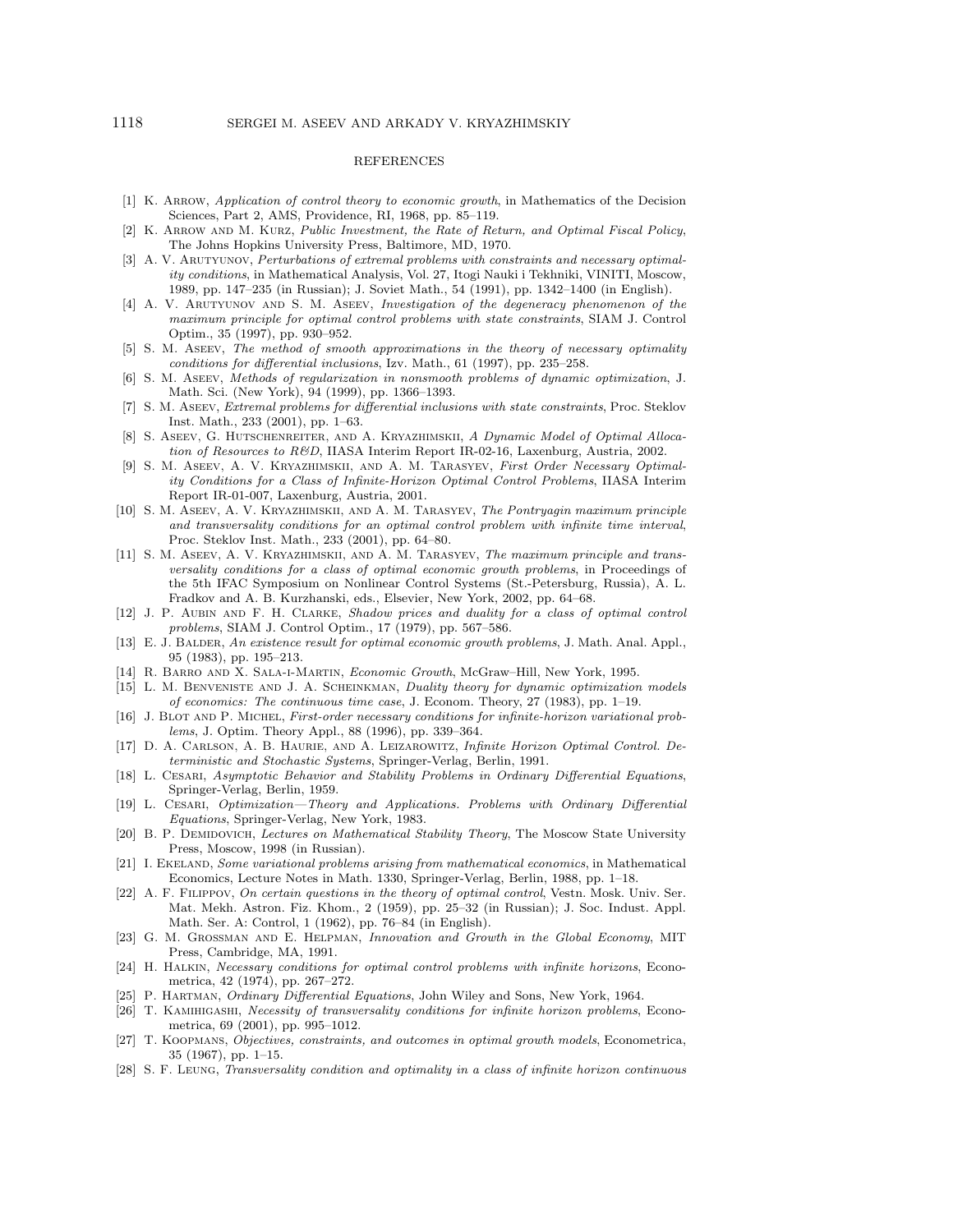time economic models, J. Econom. Theory, 54 (1991), pp. 224–233.

- [29] A. M. Lyapunov, Probléme général de la stabilité du mouvement, Ann. of Math. Stud. 17, Princeton University Press, Princeton, NJ, 1947.
- [30] O. L. MANGASARIAN, Sufficient conditions for the optimal control of nonlinear systems, SIAM J. Control, 4 (1966), pp. 139–152.
- [31] P. MICHEL, On the transversality conditions in infinite horizon optimal problems, Econometrica, 50 (1982), pp. 975–985.
- [32] B. SH. MORDUKHOVICH, Approximation Methods in Problems of Optimization and Control, Nauka, Moscow, 1988 (in Russian).
- [33] W. D. NORDHAUS, Managing the Global Commons. The Economics of Climate Change, MIT Press, Cambridge, MA, 1994.
- [34] L. S. Pontryagin, V. G. Boltyanskii, R. V. Gamkrelidze, and E. F. Mishchenko, The Mathematical Theory of Optimal Processes, Interscience Publishers, John Wiley and Sons, New York, 1962.
- [35] F. P. RAMSEY, A mathematical theory of saving, Econom. J., 38 (1928), pp. 543-559.
- [36] A. SEIERSTAD AND K. SYDSÆTER, Optimal Control Theory with Economic Applications, North– Holland, Amsterdam, 1987.
- [37] K. SHELL, Applications of Pontryagin's maximum principle to economics, in Mathematical Systems Theory and Economics I, H. W. Kuhn and G. P. Szegö, eds., Springer-Verlag, Berlin, 1969, pp. 241–292.
- [38] G. V. SMIRNOV, *Transversality conditions for infinite horizon problems*, J. Optim. Theory Appl., 88 (1996), pp. 671–688.
- [39] R. M. Solow, Growth Theory: An Exposition, Oxford University Press, New York, 1970.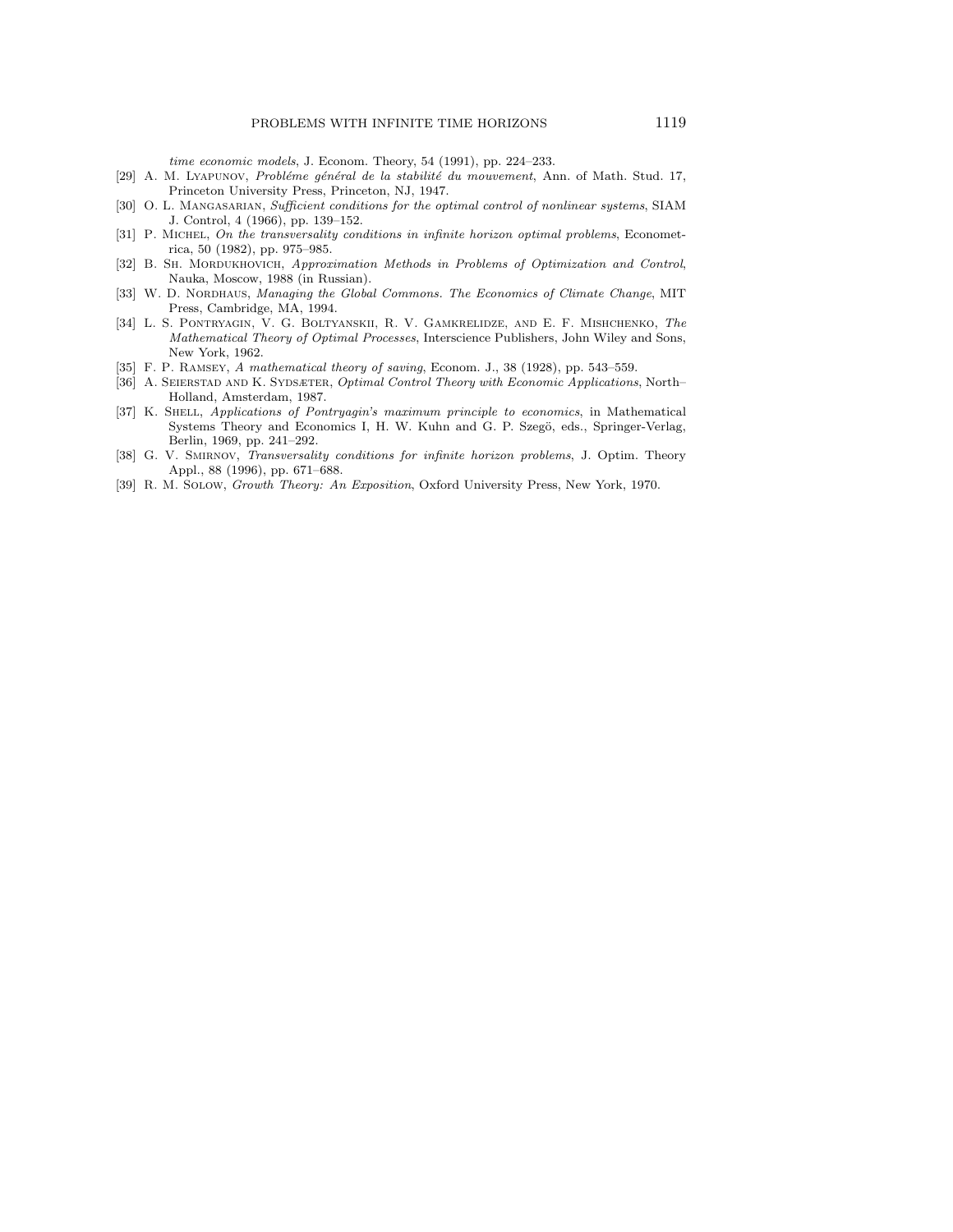### **Additional copies**

Further copies of this IIASA Reprint are available online at www.iiasa.ac.at/Publications

Hard copies are also available for a small handling charge. Orders must include the publication number and should be sent to the Publications Department, International Institute for Applied Systems Analysis, A-2361 Laxenburg, Austria.

Telephone: +43 2236 807 Telefax: +43 2236 71313 E-mail: publications@iiasa.ac.at